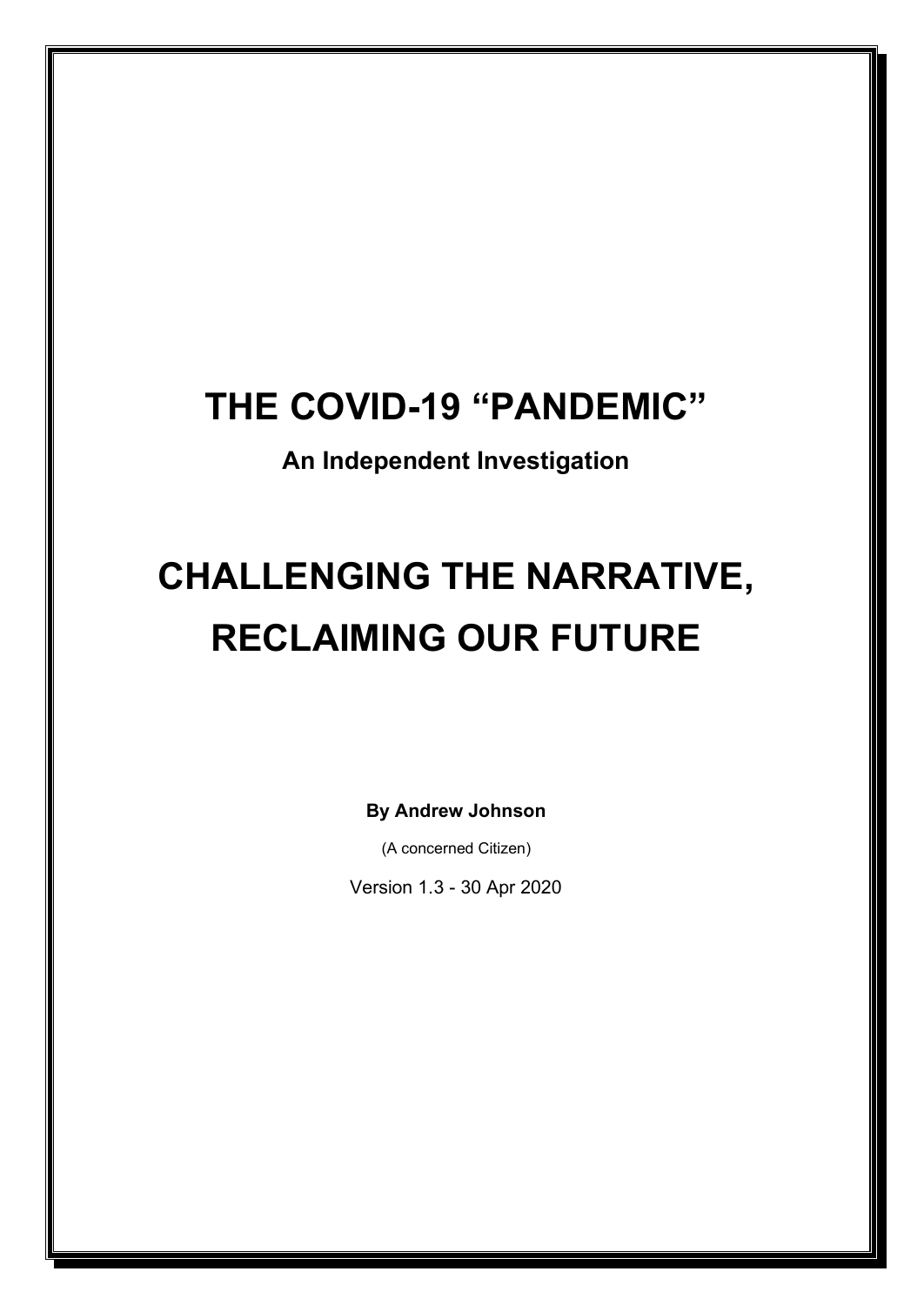## **TABLE OF CONTENTS**

| 1.  |  |
|-----|--|
| 1.1 |  |
| 2.  |  |
| 2.1 |  |
| 2.2 |  |
| 2.3 |  |
| 2.4 |  |
| 2.5 |  |
| 3.  |  |
| 3.1 |  |
| 3.2 |  |
| 3.3 |  |
| 3.4 |  |
| 4.  |  |
| 4.1 |  |
| 4.2 |  |
| 5.  |  |
| 5.1 |  |
| 5.2 |  |
| 5.3 |  |
| 6.  |  |
| 6.1 |  |
| 6.2 |  |
| 6.3 |  |
| 6.4 |  |
| 6.5 |  |
| 6.6 |  |

## **About the Author**

Andrew Johnson was born in 1964. He obtained a degree in Computer Science and Physics from Lancaster University in 1986. He has worked mainly in Software Engineering but currently works as a Technology Tutor (Associate Lecturer) for the Open University. He lives in Derbyshire, UK and is married and has two grown up Children. He can be contacted via [ad.johnson@ntlworld.com.](mailto:ad.johnson@ntlworld.com)

| <b>Date</b> | <b>Version</b> | <b>Changes</b>                                                                                                                                         |
|-------------|----------------|--------------------------------------------------------------------------------------------------------------------------------------------------------|
| 16 Apr 2020 |                | This is the first issue                                                                                                                                |
| 23 Apr 2020 | 1.1            | Typos corrected, added info. about treatments and Matt Hancock, one<br>subsection moved to correct place.                                              |
| 27 Apr 2020 | 1.2            | Minor phrase and other corrections, replaced 1 instance of COVID-19<br>with SARS COV-2, added information about Dominic Raab and Bill<br>Gates' essay. |
| 30 Apr 2020 | 1.3            | Corrected "Gabe" to "Raab" and added info about virus testing. 1 more<br>reference added.                                                              |

## **Modification History**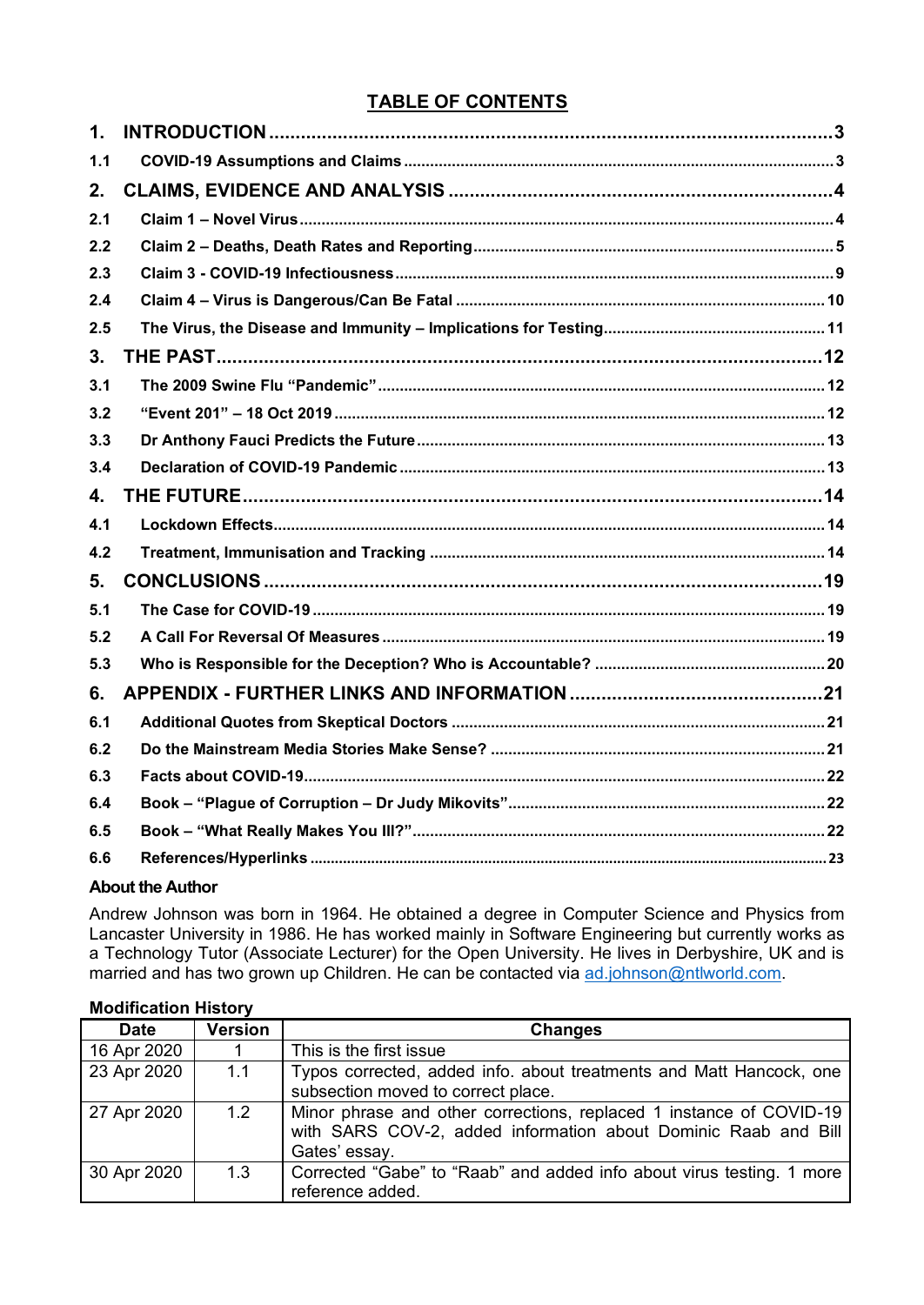## <span id="page-2-0"></span>**1. Introduction**

In this report, claims, assumptions, facts and evidence relating to the alleged COVID-19 Pandemic will be critically analysed and reviewed. The rationale for doing this is to illustrate that current measures are inappropriate – even unlawful – and should be lifted immediately.

## <span id="page-2-1"></span>**1.1 COVID-19 Assumptions and Claims**

Now let us apply some logic to the current situation. The claim is that an assumed-to-be deadly infectious virus has spread across the world, from Wuhan, China and we need to take steps to stop the effects and prevent the spread of the disease.

- 1. It is alleged, a test can detect the infectious "novel virus" SARS-CoV-2. This claim is based on the use of a "PCR test."
- 2. This novel virus has killed tens of thousands of (or more) people worldwide.
- 3. The SARS-CoV-2 virus highly infectious.
- 4. The SARS-CoV-2 virus is therefore dangerous even fatal and so extreme measures must be taken to deal with the threat.

Note: from this point forwards, I will use the term COVID-19 – which is the name given to disease allegedly caused by the SARS-CoV-2 virus.

Logic dictates that if we were to call into question any or all of these claims, we must also call into question the claims of a pandemic. Further, if the pandemic claims are unfounded, governments must withdraw/reverse measures which are claimed to mitigate the effects or magnitude of the alleged pandemic.

Please now study carefully and objectively the evidence herein, without prejudice or assumption. Please do not make the simple mistake of starting with a question such as "What would be the motive for governments, officials or groups to mistakenly or falsely identify, promote or support claims of a pandemic if it was not real?" This report is not intended to establish motives for any actions – it is meant to illustrate and inform readers of facts and issues rarely or never discussed or shown by "mainstream" sources.

#### **1.1.1 Keeping Up To Date**

Please note, some parts of this report may become outdated quite quickly and as an independent researcher, working on a voluntary basis, I probably won't have time to update this report. I will be attempting to post updates and new information at [www.cvpandemicinvestigation.com,](http://www.cvpandemicinvestigation.com/) as people from around the world send me links etc.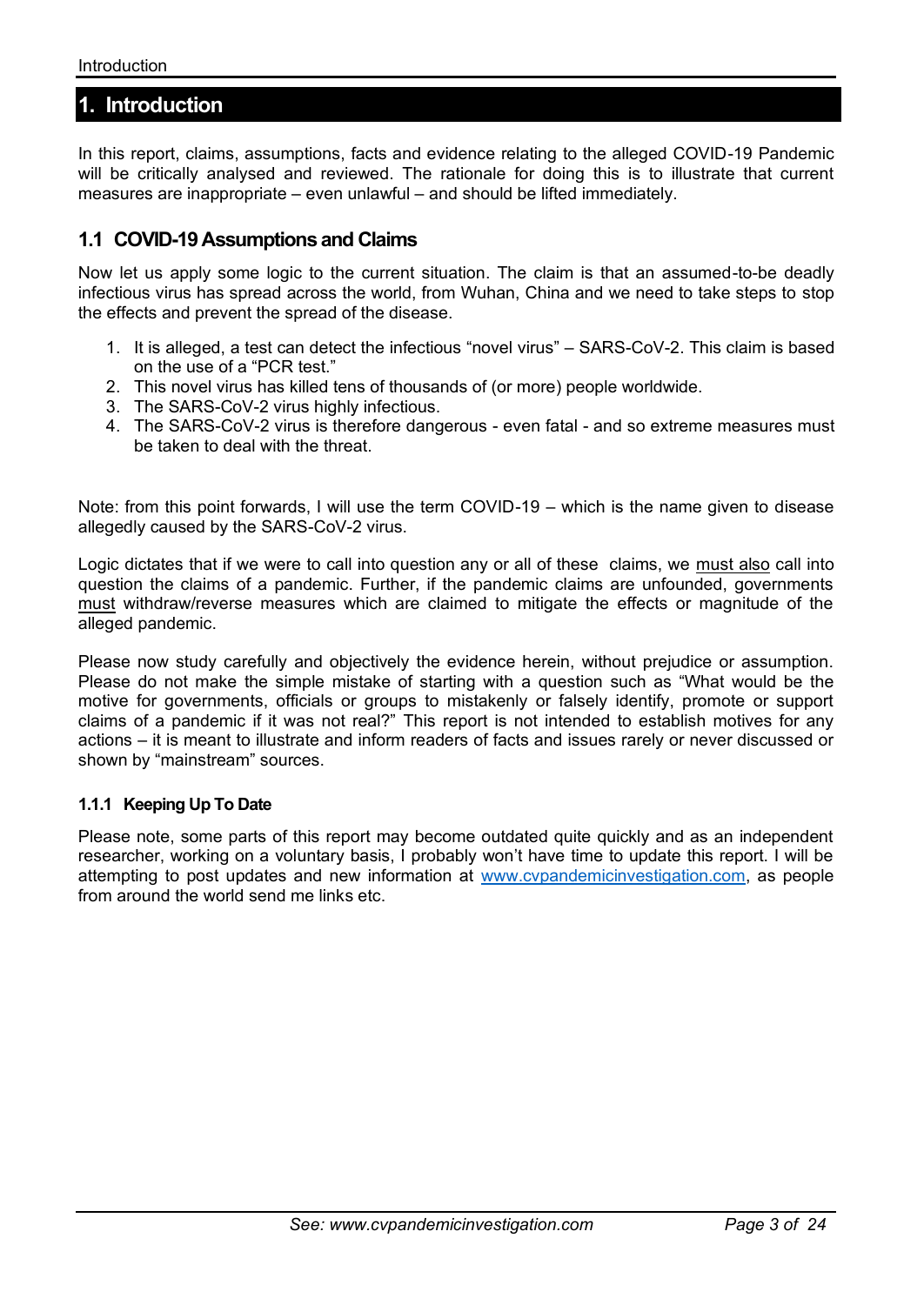## <span id="page-3-0"></span>**2. Claims, Evidence and Analysis**

## <span id="page-3-1"></span>**2.1 Claim 1 – Novel Virus**

This claim is based on the results of one or more tests – and it seems that it is mainly the results of a PCR (Polymerase Chain Reaction) test that is being used to support this "Novel Virus" claim. In March 2020, this claim was called into question in a paper by [GH Zhuang](https://www.ncbi.nlm.nih.gov/pubmed/32133832)<sup>1</sup> et al (although this paper is listed as "withdrawn"). Additionally, the commonly used test for COVID-19 isn't a "gold standard" – it is a surrogate test [\(where an effect of the virus is tested for, not the virus itself](https://www.ncbi.nlm.nih.gov/pmc/articles/PMC4615560/)<sup>2</sup>). Further, the COVID-19 virus has never been purified and identified by itself and none of the tests appear to be very reliable. In a video of [Dr Wolfgang Wodarg](https://www.youtube.com/watch?v=yn074EB5NNY)<sup>3</sup>, a German physician specializing in Pulmonology, he states:

*"Politicians are being courted by scientists…scientists who want to be important to get money*  for their institutions. Scientists who just swim along in the mainstream and want their part of it [...] And what is missing right now is a rational way of looking at things. We should be asking *questions like 'How did you find out this virus was dangerous?' 'How was it before?' 'Didn't we have the same thing last year?' 'Is it even something new?'"*

Wodarg goes on to outline how the COVID-19 test was developed and compares that to similar tests.

(In 2009 Wodarg called for an inquiry into alleged conflicts of interest surrounding the EU response to the alleged Swine Flu pandemic – there is more information related to this later in this document.)

A [BBC story from 13 Feb 2020](https://www.bbc.co.uk/news/health-51491763)<sup>4</sup> raised concerns that the COVID-19 test generates too many negative results, not false positives – but the basic concern should be the accuracy of the test.

[A story from RT on 9 Apr 2020 also raises questions about the reliability of the test](https://www.rt.com/news/485438-reactivation-reinfection-coronavirus-tests/)<sup>5</sup>. The headline reads "Unbeatable virus or false positive? Doctors alarmed after some COVID-19 patients test positive after recovering."

If, as Dr Wodarg says, it is not really clear if this is a new Coronavirus and that the test was unreliable, it would explain the circumstances described in both these articles – i.e. the virus is not being correctly identified – and it can therefore be found in people who have never been to China or may never have had any contact with sources of infection - or, the reverse can be true and people who express symptoms test negative for COVID-19 and then health workers think they have misdiagnosed the patient!

(This then brings up an associated possibility in that diagnoses become so oriented towards COVID-19 that other more serious problems a patient has could be overlooked or missed.)

#### **2.1.1 Implications of an Inaccurate Test that Gives Too Many False-Positives**

If accurate identification and testing is so difficult or questionable, how could any measures developed to deal with the virus be deemed appropriate, if it is not even known, reliably, whether it is a "Novel Virus"? What if, as some say, the truth is that *the majority of the people already have the*  Coronavirus in their system [\(as seems to be the case with some bacteria and viruses](https://www.nhs.uk/news/medical-practice/three-quarters-of-people-with-flu-have-no-symptoms/) generally<sup>6</sup>). Doesn't this then mean that the more that people are tested for COVID-19, the greater the number of "positive" results we will see? The "Pandemic" will then seem to be worse and worse and won't the restrictions therefore increase or be kept in place for longer?

## **2.1.2 Symptoms**

As is commonly stated, COVID-19 has [no particularly unusual symptoms](https://www.nhs.uk/conditions/coronavirus-covid-19/symptoms-and-what-to-do/)<sup>7</sup> - just a high temperature and a persistent "dry cough" – so COVID-19 cannot be directly identified from its symptoms. Some people have (unsurprisingly) reported experiencing COVID-19 symptoms in the winter (2019)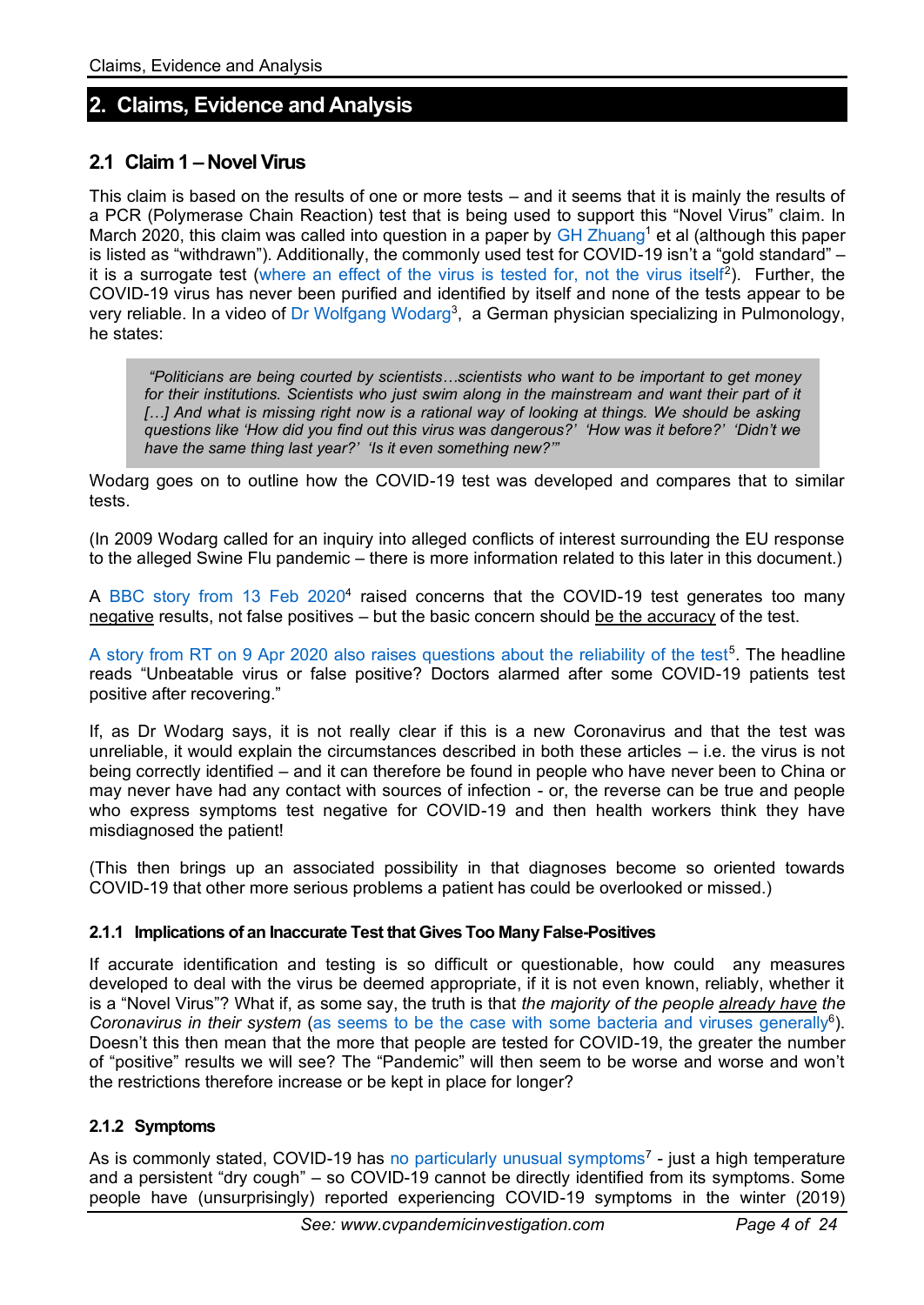months before the alleged outbreak - which is perfectly in line with the normal pattern of flu-like illnesses increasing in frequency during the winter and early spring months.

## **2.1.3 What if Nearly Everyone Already Has the Virus?**

[Dr Andy Kaufman, who is a psychiatrist with a](https://www.andrewkaufmanmd.com/bio-credentials/) B.S. (from M.I.T.) in Molecular Biology.<sup>8</sup>, is one of several doctors who argues that the virus has been misidentified – which would also explain why the test is unreliable. In an online presentation he gave in late March 2020, Kaufman suggests that the [virus may actually be an exosome](https://youtu.be/Xr8Dy5mnYx8?t=1130)<sup>9</sup>. Exosomes – [which most people have in their bodies -](https://www.britannica.com/science/exosome) are [produced as a result of cellular damage](https://www.britannica.com/science/exosome)<sup>10</sup>. Cellular damage can be caused by the ingestion of toxins, physical trauma and from other effects. If Kaufman is correct, then the implications for the detection of viruses are enormous.

## <span id="page-4-0"></span>**2.2 Claim 2 – Deaths, Death Rates and Reporting**

Since early 2020, it has often been claimed or implied that COVID-19 is killing and will kill lots of people – and that is one of the main reasons for imposing such severe measures. However, this claim can also be called into question by considering reported death numbers and how those deaths are classified.

## **2.2.1 Models and Projections**

The UK government has based a lot of its decision-making on the models and [estimates created by](https://www.imperial.ac.uk/media/imperial-college/medicine/sph/ide/gida-fellowships/Imperial-College-COVID19-Europe-estimates-and-NPI-impact-30-03-2020.pdf)  [Imperial College London](https://www.imperial.ac.uk/media/imperial-college/medicine/sph/ide/gida-fellowships/Imperial-College-COVID19-Europe-estimates-and-NPI-impact-30-03-2020.pdf)<sup>11</sup>. Any model or estimate is only as accurate as the data being used to create it. The data for these models is taken from the ["European Centre of Disease Control"](https://www.ecdc.europa.eu/en/covid-19/data-collection)<sup>12</sup> which in turn takes its data from a number of different sources, but is based on causes of death noted on death certificates. We can also note that Imperial College has greatly [reduced the initial estimations](https://www.washingtonexaminer.com/news/imperial-college-scientist-who-predicted-500k-coronavirus-deaths-in-uk-revises-to-20k-or-less)  [of deaths that would be caused by COVID-19 infection from 500,000 to 20,000](https://www.washingtonexaminer.com/news/imperial-college-scientist-who-predicted-500k-coronavirus-deaths-in-uk-revises-to-20k-or-less)<sup>13</sup>.

In the next few sections, we will consider the recording of deaths and their causes.

## **2.2.2 COVID-19 Death Reports Reviewed in Italy**

[A Bloomberg Headline, dated 18 Mar 2020 reads](https://www.bloomberg.com/news/articles/2020-03-18/99-of-those-who-died-from-virus-had-other-illness-italy-says)<sup>14</sup> "99% of Those Who Died From Virus Had Other Illness, Italy Says**"**

*The Rome-based institute has examined medical records of about 18% of the country's Coronavirus fatalities, finding that just three victims, or 0.8% of the total, had no previous pathology. Almost half of the victims suffered from at least three prior illnesses and about a fourth had either one or two previous conditions.*

[Similarly, a Daily Telegraph Article from 23 Mar 2020](https://www.telegraph.co.uk/global-health/science-and-disease/have-many-coronavirus-patients-died-italy/) reads<sup>15</sup>:

*"The way in which we code deaths in our country is very generous in the sense that all the people who die in hospitals with the Coronavirus are deemed to be dying of the Coronavirus."*

#### **2.2.3 UK Deaths in 2018, 2019 and Early 2020**

[Using data from the UK Office of National Statistics](https://www.ons.gov.uk/peoplepopulationandcommunity/birthsdeathsandmarriages/deaths/datasets/monthlyfiguresondeathsregisteredbyareaofusualresidence)<sup>16</sup>, I have compiled the following table of the total deaths in England and Wales in the first 3 months of the years 2017, 2018, 2019 and  $2020^{17}$ .

| 2017    | 2018    | 2019    | 2020    |
|---------|---------|---------|---------|
| 153,538 | 164,238 | 143,283 | 154,190 |

These results, so far, do not strongly support the conclusion that COVID-19 is an epidemic/ pandemic. It seems to be a similar story with death figures from other countries.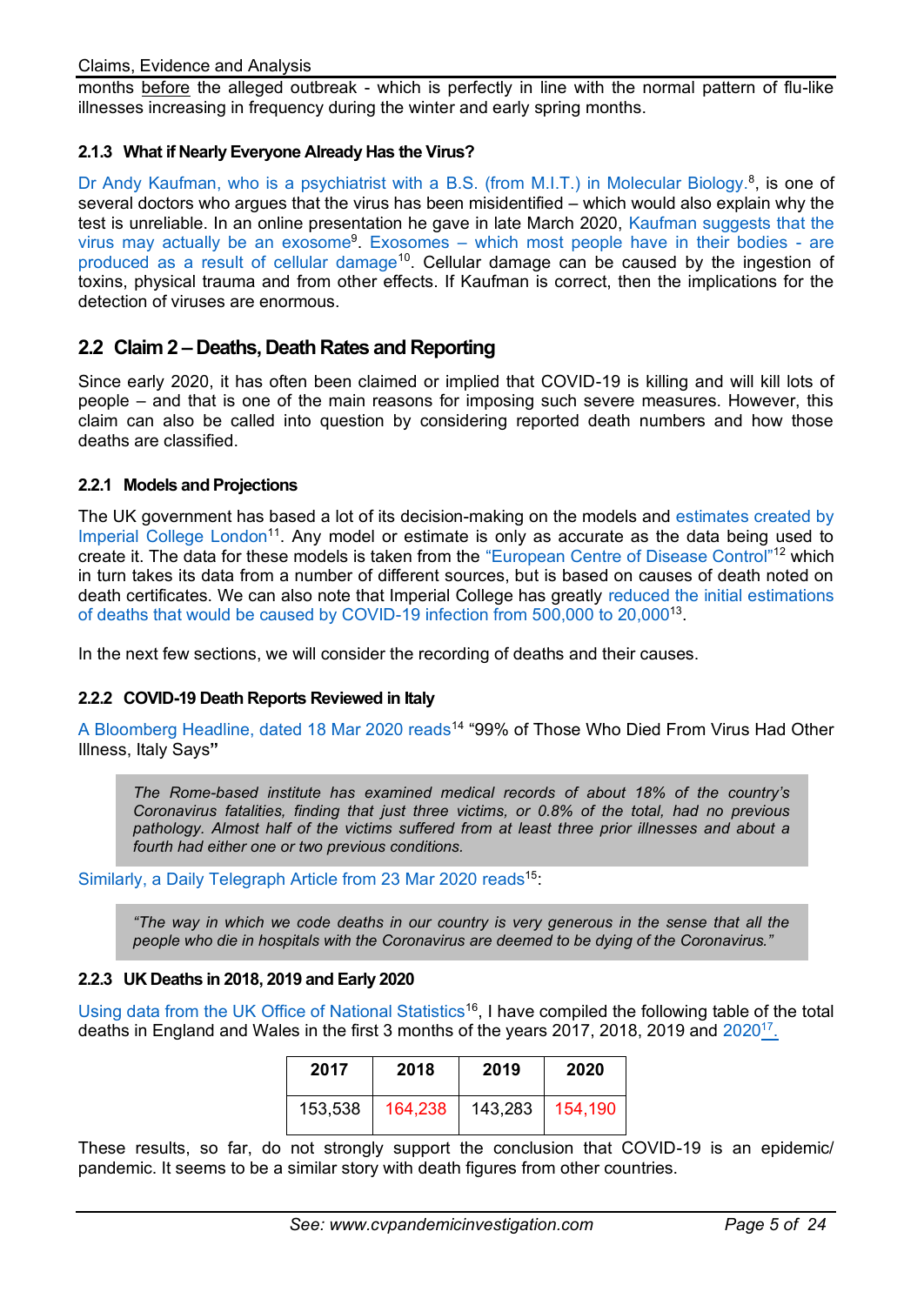|                          | AutoSave ( Off)          |                          | $\boxplus$ | Cialitis, Evidence and Analysis<br>롞                                              | $\overline{\mathbf{v}}$ |          |                             | publishedoutputannual2017final.xls - Compatibility   |                         |                                             |                     |                         | AutoSave (OOff)          |                | り、<br>⊞                                    |
|--------------------------|--------------------------|--------------------------|------------|-----------------------------------------------------------------------------------|-------------------------|----------|-----------------------------|------------------------------------------------------|-------------------------|---------------------------------------------|---------------------|-------------------------|--------------------------|----------------|--------------------------------------------|
|                          | File                     | Home                     | Insert     | Page Layout                                                                       | Formulas                |          | Data                        | Review                                               | View                    | Developer                                   | Help                | File                    | Home                     |                | Insert<br>Pa                               |
| C <sub>8</sub>           |                          | $\overline{\phantom{a}}$ |            | fx                                                                                | 57266                   |          |                             |                                                      |                         |                                             |                     | <b>B22</b>              |                          |                | ×                                          |
|                          |                          | А                        |            |                                                                                   | в                       |          |                             | c                                                    | D                       | Е                                           | F                   |                         | А                        | B              | с                                          |
| 1<br>2                   | <b>Contents</b>          |                          |            | Monthly figures on deaths registered by area of usual residence, 2017             |                         |          |                             |                                                      |                         |                                             |                     | 1  <br>2.               | Figure 1: T<br>Number of |                |                                            |
| 3                        |                          |                          |            |                                                                                   |                         |          |                             |                                                      |                         |                                             |                     | 3                       |                          |                |                                            |
| 4                        |                          | Area of usual residence  |            |                                                                                   |                         |          |                             | Jan-17                                               | Feb-17                  | <b>Mar-17</b>                               |                     | 4<br>5                  | Notes<br>Unit            |                | 1. Figures include de<br>Deaths registered |
| 5                        |                          |                          |            |                                                                                   |                         |          |                             |                                                      |                         |                                             |                     | 6<br>7                  |                          |                |                                            |
| 6<br>$\overline{7}$      |                          |                          |            | K04000001, J99000001 ENGLAND, WALES AND ELSEWHERE 1                               |                         |          |                             | 57,368                                               | 47,766                  | 48,664                                      |                     | 8                       | и                        | 12254          | Week no. All deaths All deaths<br>12175    |
| 8                        | K04000001                |                          |            | <b>ENGLAND AND WALES</b>                                                          |                         |          |                             | 57,266                                               | 47,695                  |                                             | 48,577 153,538      | $9 \vert 2$<br>$10^{5}$ |                          | 14058<br>12990 | 1382<br>1321                               |
| 9                        |                          |                          |            |                                                                                   |                         |          |                             |                                                      |                         |                                             |                     | $11 \, 4$               |                          | 11856          | 1276                                       |
|                          | AutoSave (O Off)         |                          | $\boxplus$ | り・ペー                                                                              |                         |          |                             | publishedannual2018.xls - Compatibility Mode - Excel |                         |                                             | Q<br>Sea            | 12 <sub>5</sub>         |                          | 11612          | 1220                                       |
|                          | File                     | Home                     | Insert     | Page Layout                                                                       |                         | Formulas | Data                        | Review                                               | View                    | Developer                                   | Help                | 13 6<br>147             |                          | 10986<br>10944 | 1192<br>1162                               |
|                          |                          |                          |            |                                                                                   |                         |          |                             |                                                      |                         |                                             |                     | 15 <sup>8</sup>         |                          | 10841          | 1154                                       |
| C8                       |                          | $\overline{\phantom{a}}$ |            | fx                                                                                | 64020                   |          |                             |                                                      |                         |                                             |                     | 16 <sup>5</sup>         |                          | 10816          | 1118                                       |
|                          |                          |                          |            |                                                                                   |                         |          |                             |                                                      |                         |                                             |                     | 17 <sup>7</sup> 10      |                          | 10895          | 1149                                       |
| 1                        | Contents                 | A                        |            |                                                                                   | в                       |          |                             | с                                                    | D                       | Е                                           | F                   | 18 11                   |                          | 11019          | 1120                                       |
| 2                        |                          |                          |            | Monthly figures on deaths registered by area of usual residence, 2018             |                         |          |                             |                                                      |                         |                                             |                     | 19 12<br>20 13          |                          | 10645<br>11141 | 1057.<br>1013                              |
| 3                        |                          |                          |            |                                                                                   |                         |          |                             |                                                      |                         |                                             |                     | $21 \ 14$               |                          | 16387          | 1030                                       |
|                          |                          |                          |            |                                                                                   |                         |          |                             |                                                      |                         |                                             |                     | 22                      |                          | 154190         |                                            |
| 4                        |                          | Area of usual residence  |            |                                                                                   |                         |          |                             | Jan-18                                               | Feb-18                  | Mar-18                                      |                     | 23                      |                          |                |                                            |
| 5                        |                          |                          |            |                                                                                   |                         |          |                             |                                                      |                         |                                             |                     | 24                      |                          |                |                                            |
| 6                        |                          |                          |            | K04000001, J99000001 ENGLAND, WALES AND ELSEWHERE 1                               |                         |          |                             | 64,154                                               | 49,177                  | 51,229                                      |                     | 25<br>26                |                          |                |                                            |
| $\overline{7}$<br>8      | K04000001                |                          |            | <b>ENGLAND AND WALES</b>                                                          |                         |          |                             | 64,020                                               | 49,087                  |                                             | 51,131 164,238      | 27                      |                          |                |                                            |
| 9                        |                          |                          |            |                                                                                   |                         |          |                             |                                                      |                         |                                             |                     | 28<br>29                |                          |                |                                            |
|                          | $=$                      |                          | Contents   | Information                                                                       |                         |          | <b>Terms and conditions</b> |                                                      | <b>Figures for 2018</b> |                                             | Related publication | 30                      |                          |                |                                            |
|                          | Daadw<br>AutoSave ( Off) |                          | $\boxplus$ | ら・ペー<br>링*                                                                        | $\overline{\mathbb{v}}$ |          |                             |                                                      |                         | publishedoutputdecember2019.xls - Compatibi |                     | 31<br>32                |                          |                |                                            |
|                          |                          |                          |            |                                                                                   |                         |          |                             |                                                      |                         |                                             |                     | 33                      |                          |                |                                            |
|                          | File                     | Home                     | Insert     | Page Layout                                                                       | Formulas                |          | Data                        | Review                                               | View                    | Developer                                   | Help                | 34                      |                          |                |                                            |
|                          |                          |                          |            |                                                                                   | 53772                   |          |                             |                                                      |                         |                                             |                     | 35<br>36                |                          |                |                                            |
| C8                       |                          |                          |            | fx                                                                                |                         |          |                             |                                                      |                         |                                             |                     | 37                      |                          |                |                                            |
|                          |                          | А                        |            |                                                                                   | в                       |          |                             |                                                      | $C \quad   \quad D$     | $E \mid$                                    | F                   | 38                      |                          |                |                                            |
| 1                        | <b>Contents</b>          |                          |            |                                                                                   |                         |          |                             |                                                      |                         |                                             |                     | 39                      |                          |                |                                            |
| $\overline{2}$<br>3      |                          |                          |            | Monthly provisional figures on deaths registered by area of usual residence, 2019 |                         |          |                             |                                                      |                         |                                             |                     | 40<br>41                |                          |                |                                            |
|                          |                          |                          |            |                                                                                   |                         |          |                             |                                                      |                         |                                             |                     | 42                      |                          |                |                                            |
| 4                        |                          | Area of usual residence  |            |                                                                                   |                         |          |                             |                                                      | Jan-19 $3$ Feb-19 $3$   | Mar-19 $3$                                  |                     | 43                      |                          |                |                                            |
| 5                        |                          |                          |            |                                                                                   |                         |          |                             |                                                      |                         |                                             |                     | 44                      |                          |                |                                            |
| 6                        |                          |                          |            | K04000001, J99000001 ENGLAND, WALES AND ELSEWHERE 1                               |                         |          |                             | 53,910                                               | 45,796                  | 43,946                                      |                     | 45<br>46                |                          |                |                                            |
| $\overline{7}$<br>8      | K04000001                |                          |            | <b>ENGLAND AND WALES</b>                                                          |                         |          |                             | 53,772                                               | 45,696                  |                                             | 43,815 143,283      | 47                      |                          |                |                                            |
| $\overline{\phantom{a}}$ |                          |                          | Contents   | Information                                                                       |                         |          | Terms and conditions        |                                                      | Figures for 2019        |                                             | Related publication |                         |                          | data           | $\bigoplus$                                |
|                          |                          |                          |            |                                                                                   |                         |          |                             |                                                      |                         |                                             |                     | Ready                   | 扇                        |                |                                            |

## Claims, Evidence and Analysis

#### **2.2.4 Drs Lee and Wittkowski**

These two Doctors are part of a larger group who don't agree with the "pandemic" label.

Dr John Lee is a recently retired professor of pathology and a former NHS consultant pathologist. In [a "Spectator" article dated 28 Mar 2020 he writes](https://www.spectator.co.uk/article/The-evidence-on-Covid-19-is-not-as-clear-as-we-think)<sup>18</sup>:

*We have yet to see any statistical evidence for excess deaths, in any part of the world'.*

Professor Knut Wittkowski of the Department of Biostatistics, Epidemiology, and Research Design at The Rockefeller University, New York was interviewed [in a YouTube interview/video in Apr 2020,](https://www.youtube.com/watch?v=lGC5sGdz4kg)  [when he stated](https://www.youtube.com/watch?v=lGC5sGdz4kg) $19$ :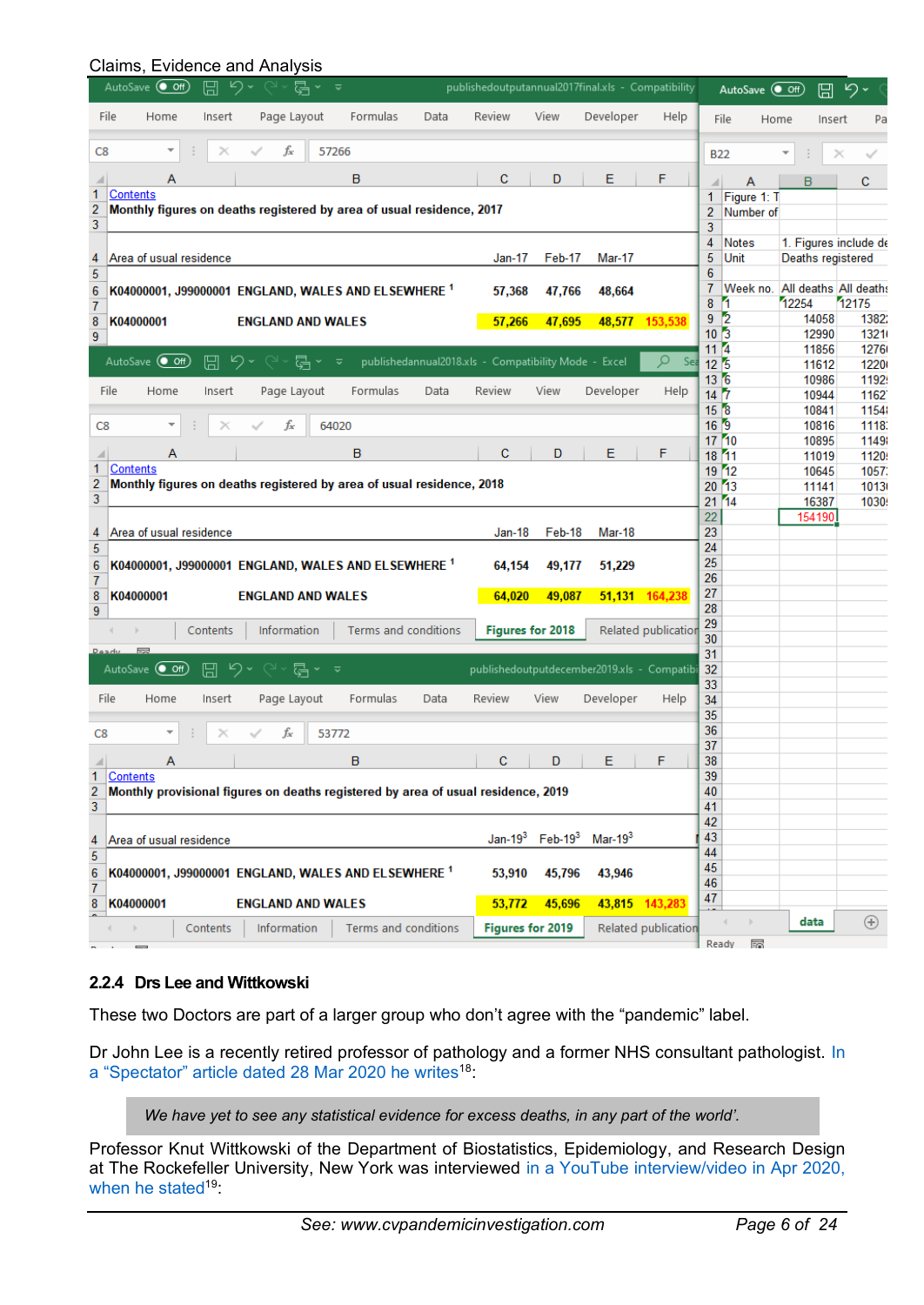*There are no indications that this flu is fundamentally different from a regular flu – [it] may be one that is a bit worse than other flu's.*

[Knutt also argued, looking at, for example, South Korea, that Social Distancing made things worse](https://www.aier.org/article/stand-up-for-your-rights-says-professor-knut-m-wittkowski/)<sup>20</sup> – with new cases appearing over a longer period than where the social distancing did not take place. He also argues there can be no vaccine – because there is no vaccine for the common cold.

### **2.2.5 Changes in the Way Cause of Death is being Recorded - USA**

We now have clear evidence from the USA that those recording deaths are encouraged to attribute them to COVID-19 infection. [From a CDC document](https://www.cdc.gov/nchs/data/nvss/vsrg/vsrg03-508.pdf)<sup>21</sup>, in use in at least Minnesota (emphasis added):

*An accurate count of the number of deaths due to COVID–19 infection, which depends in*  part on proper death certification, is critical to ongoing public health surveillance and *response. When a death is due to COVID–19, it is likely the UCOD and thus, it should be reported on the lowest line used in Part I of the death certificate. Ideally, testing for COVID–19 should be conducted, but it is acceptable to report COVID–19 on a death certificate without this confirmation if the circumstances are compelling within a reasonable degree of certainty.*

## **2.2.6 UK Deaths Recording and Reporting**

[A UK Government document "Guidance for doctors completing Medical Certificates of Cause of](https://assets.publishing.service.gov.uk/government/uploads/system/uploads/attachment_data/file/877302/guidance-for-doctors-completing-medical-certificates-of-cause-of-death-covid-19.pdf)  [Death in England and Wales \(For Use During The Emergency Period Only\)" explains in section 4.1](https://assets.publishing.service.gov.uk/government/uploads/system/uploads/attachment_data/file/877302/guidance-for-doctors-completing-medical-certificates-of-cause-of-death-covid-19.pdf)   $22$ (emphasis added) :

*"The MCCD is set out in two parts, in accordance with World Health Organisation (WHO) recommendations in the International Statistical Classification of Diseases and Related Health Problems (ICD). You are asked to start with the immediate, direct cause of death on line Ia, then to go back through the sequence of events or conditions that led to death on subsequent lines, until you reach the one that started the fatal sequence. If the certificate has been completed properly, the condition on the lowest completed line of part I will have caused all of the conditions on the lines above it. This initiating condition, on the lowest line of part I will usually be selected as the underlying cause of death, following the ICD coding rules. WHO defines the underlying cause of death as "a)the disease or injury which initiated the train of morbid events leading directly to death, or b) the circumstances of the accident or violence which produced the fatal injury". From a public health point of view, preventing this first disease or injury will result in the greatest health gain."*

They also state

*"You should also enter any other diseases, injuries, conditions, or events that contributed to the death, but were not part of the direct sequence, in part two of the certificate. The conditions mentioned in part two must be known or suspected to have contributed to the death, not merely be other conditions which were present at the time."*

It then goes on to show some example death certificates with the first one being COVID-19 as the underlying cause as it is mentioned in the "lowest completed line". So that particular example would be a death caused by COVID-19 and this would most likely be used in the COVID-19 death rate as per section 4.1

*"Most routine mortality statistics are based on the underlying cause. Underlying cause statistics are widely used to determine priorities for health service and public health programmes and for resource allocation. Remember that the underlying cause may be a longstanding, chronic disease or disorder that predisposed the patient to later fatal complications."*

However a spreadsh[eet on ONS's website states](https://www.ons.gov.uk/peoplepopulationandcommunity/birthsdeathsandmarriages/deaths/datasets/weeklyprovisionalfiguresondeathsregisteredinenglandandwales)<sup>23</sup> (emphasis added):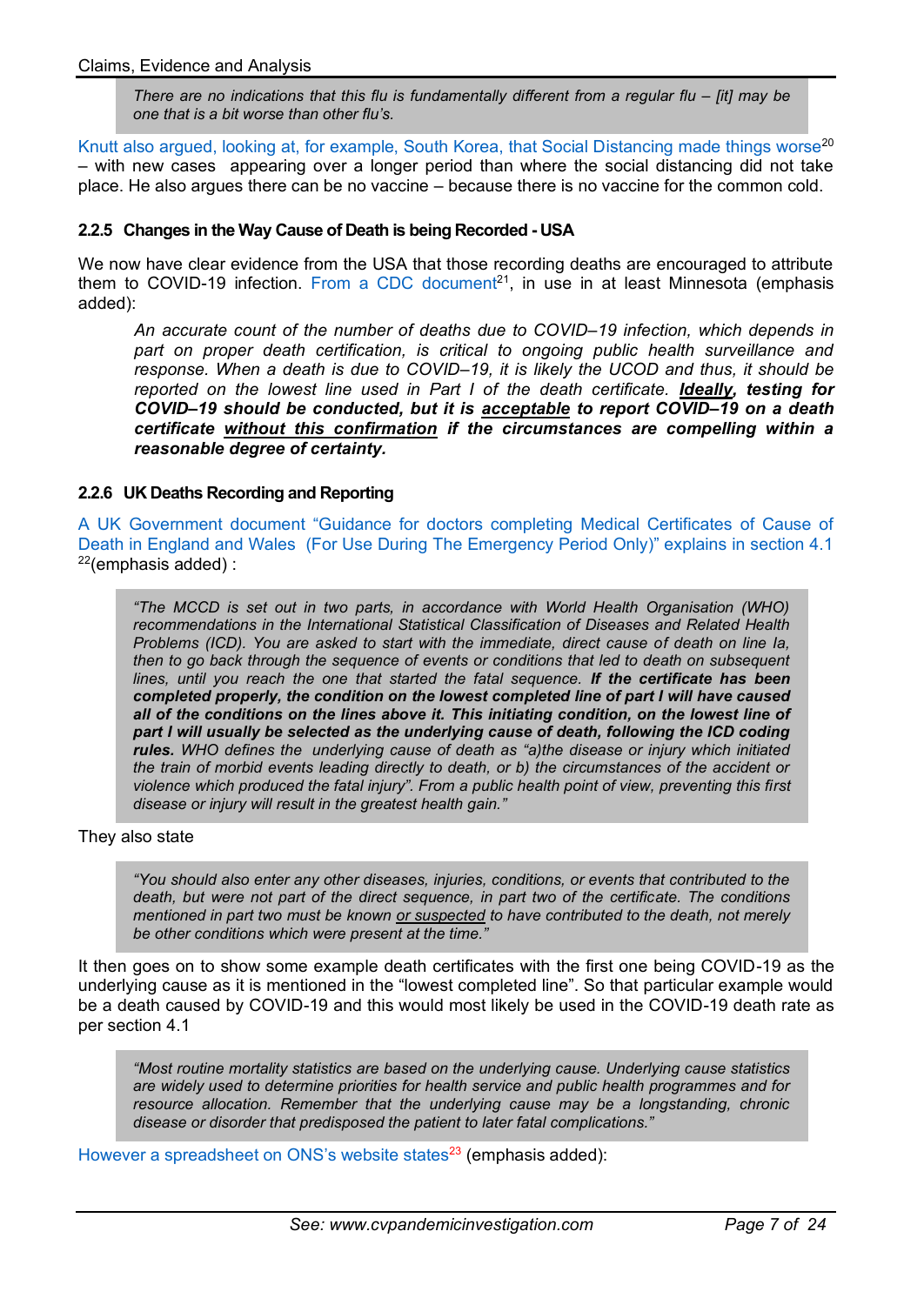*Because of the Coronavirus (COVID-19) pandemic, our regular weekly deaths release now provides a separate breakdown of the numbers of deaths involving COVID-19. That is, where COVID-19 or suspected COVID-19 was mentioned anywhere on the death certificate, including in combination with other health conditions. Previously, the number of deaths with an underlying cause of respiratory disease was published a week behind the current week. These will now be published for the current week and revised the following week."*

We can also see a change in the way UK deaths are counted, thus:

*From 31 March 2020 these figures also show the number of deaths involving Coronavirus (COVID-19), based on any mention of COVID-19 on the death certificate."*

Further [information on a page "Deaths involving COVID](https://www.ons.gov.uk/peoplepopulationandcommunity/birthsdeathsandmarriages/deaths/bulletins/deathsinvolvingcovid19englandandwales/deathsoccurringinmarch2020#characteristics-of-those-dying-from-covid-19)-19, England and Wales: deaths occurring in [March 2020" on the ONS website is worth considering, when assessing the figures](https://www.ons.gov.uk/peoplepopulationandcommunity/birthsdeathsandmarriages/deaths/bulletins/deathsinvolvingcovid19englandandwales/deathsoccurringinmarch2020#characteristics-of-those-dying-from-covid-19)<sup>24</sup>:

*"Between 1 and 31 March 2020, there were 47,358 deaths that occurred in England and Wales and were registered by 6 April 2020. Of these, 8% involved the coronavirus (COVID-19) (3,912 deaths). The doctor certifying a death can list all causes in the chain of events that led to the death and pre-existing conditions that may have contributed to the death. Using this information, we determine an underlying cause of death. More information on this process can be found in our user guide. In the majority of cases (3,372 deaths, 86%) when COVID-19 was mentioned on the death certificate, it was found to be the underlying cause of death.*

*Our definition of COVID-19 includes some cases where the certifying doctor <i>suspected* the *death involved COVID-19 but was not certain, for example, because no test was done. Of the 3,372 deaths with an underlying cause of COVID-19, 38 (1%) were classified as "suspected" COVID-19. Looking at all mentions, "suspected" COVID-19 was recorded on 1% of all deaths involving COVID-19."*

In section 6 they state the following (bold parts emphasised added):

*"Of the 3,912 deaths that occurred in March 2020 involving COVID-19, 3,563 (91%) had at least one pre-existing condition, while 349 (9%) had none. The mean number of preexisting conditions was 2.7.*

*The most common main pre-existing condition was ischaemic heart diseases, with 541 deaths (14% of all deaths involving COVID-19). This may in part explain the decrease in deaths resulting from ischaemic heart diseases in March 2020, but this requires further analysis. Pneumonia, dementia and chronic obstructive pulmonary disease (COPD) were all in the top five most common pre-existing conditions."*

In the final emboldened sentence above, it seems the ONS has acknowledged the anomalies in the data that question the validity of COVID-19 as the underlying cause.

It is likely, then, that from April 2020, deaths alleged to be caused by COVID-19 could rise substantially, but closer attention should be paid to the *total* number of mortalities compared to previous years.

#### **2.2.7 Deaths Incorrectly Attributed in the Media**

We can also highlight two cases of death wrongly attributed (by mainstream sources) to COVID-19 – those of 21-year old [Chloe Middleton](https://www.spiked-online.com/2020/03/27/chloe-middleton-the-coronavirus-death-that-wasnt/)<sup>25</sup> (who died of a heart attack) and 45-year old Craig [Ruston, who had Motor Neurone Disease. He was also reported as COVID-19 death by the UK](https://www.express.co.uk/news/uk/1256639/coronavirus-uk-deaths-britain-victim-motor-neurone-disease-pandemic)  [Daily Express.](https://www.express.co.uk/news/uk/1256639/coronavirus-uk-deaths-britain-victim-motor-neurone-disease-pandemic)<sup>26</sup>

#### **2.2.8 Hospitals Not Overwhelmed, ICU's Maybe.**

I have received reports from about 5 different people (and seen twice as many online videos) of [non-busy hospitals around the world](https://youtu.be/NXmKZ3k1Tdg?t=24)<sup>27</sup> – with all but urgent cases turned away.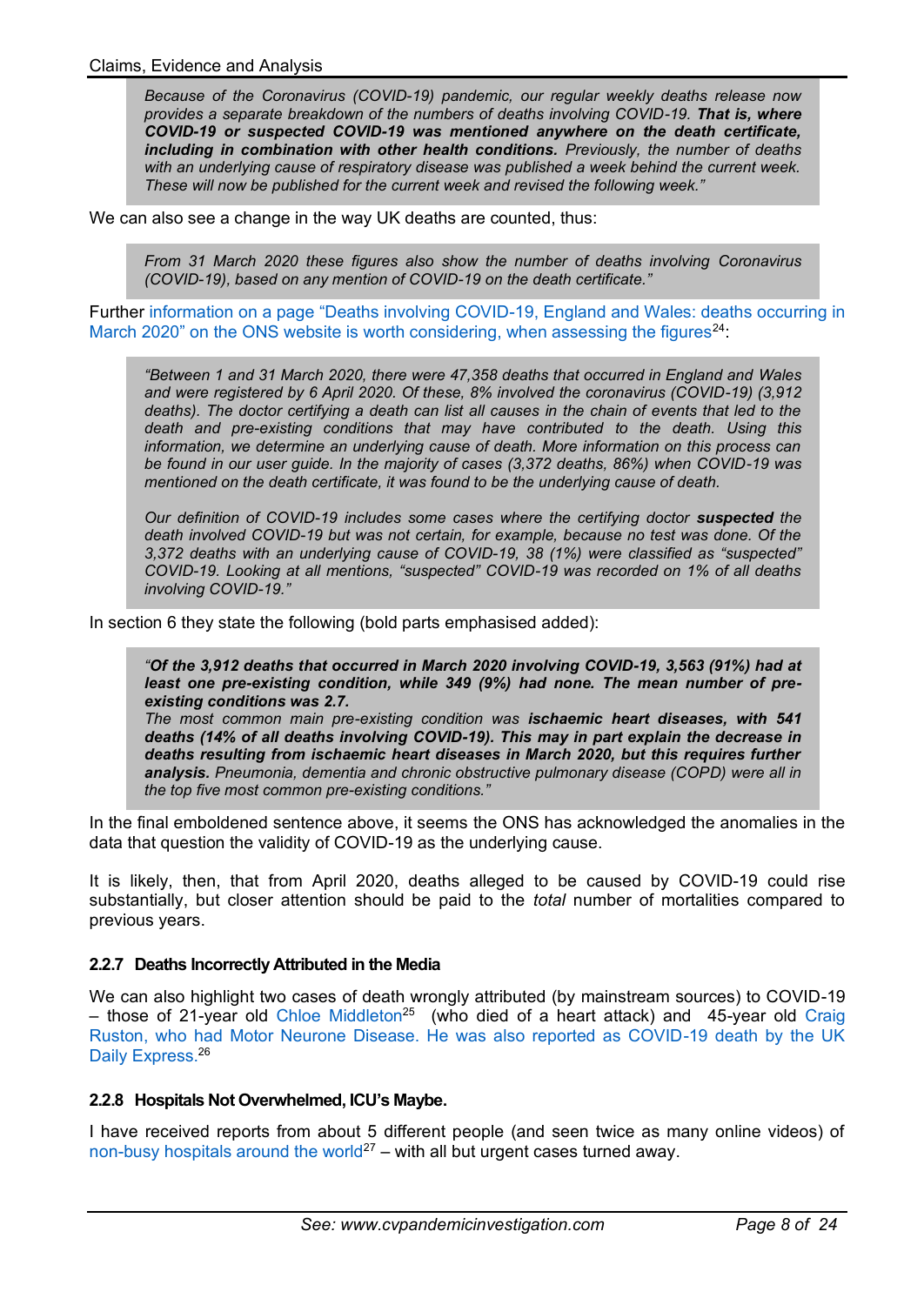Operations have been cancelled or delayed, so is it any wonder that ICU's are overwhelmed with people who have fallen ill at home and have received no care?

What is having an effect, are the "lockdown" measures – which cause stress, anxiety and resulting physical and mental illnesses. With businesses failing and a sense of hopelessness being fostered, how many people will be driven to suicide? How many more people are either dying or become severely ill at home or and then "filling up" ICU wards? (It would be very difficult indeed to measure this figure.)

## <span id="page-8-0"></span>**2.3 Claim 3 - COVID-19 Infectiousness**

In most cases, when people have shown symptoms or "tested positive" for a particular bug/illness, it is *then* that they are put into isolation. However, with the current alleged pandemic, this situation is reversed! That is, people have been instructed to "self- isolate" even when they have not shown any symptoms of the illness!

Another significant contradiction has arisen in March 2020 with statements by [Dr Michael Ryan](https://www.who.int/dg/who-headquarters-leadership-team)  [Executive, Director, WHO Health Emergencies Programme](https://www.who.int/dg/who-headquarters-leadership-team)<sup>28</sup>, apparently discussing the situation in [India](https://www.youtube.com/watch?v=Vg2fyKCSt24) $^{29}$ 

*"Most of the transmission that's actually happening in many countries now is happening in the household at family level. In some senses, transmission has been taken off the streets and pushed back into family units. Now we need to go and look in families to find those people who may be sick and remove them and isolate them in a safe and dignified manner."* 

So, should we self-isolate, or not? In a similar vein, 2 papers  $[1^{30}][2^{31}]$  $[1^{30}][2^{31}]$  $[1^{30}][2^{31}]$  $[1^{30}][2^{31}]$  I identified relating to the effectiveness of social distancing are both based on numerical modelling, not "real world data". Also, what Dr Ryan proposes would be a contravention of human rights.

Since February 2020, worrying developments have been reported in relation to proposed [UK](https://lordslibrary.parliament.uk/infocus/coronavirus-emergency-legislation/)  [legislation such as on the House of Lords Library website](https://lordslibrary.parliament.uk/infocus/coronavirus-emergency-legislation/)<sup>32</sup>:

*The Government has introduced emergency regulations to prevent the further spread of Coronavirus. The Health Protection (Coronavirus) Regulations 2020 were laid before Parliament on 10 February 2020. They give health professionals the power to detain patients with COVID-19 for the specific purposes of screening and assessment, or to isolate them for a period of time. The regulations also empower police constables to detain people suspected of having the virus. The Government has stated that the regulations are intended to apply to people who attempt to "leave supported isolation before the current quarantine period of 14 days is complete".*

A WHO report about COVID-[19 "Modes of transmission" dated](https://www.who.int/news-room/commentaries/detail/modes-of-transmission-of-virus-causing-covid-19-implications-for-ipc-precaution-recommendations)<sup>33</sup> 29 Mar 2020 concludes:

*It is important to note that the detection of RNA in environmental samples based on PCR-based assays is not indicative of viable virus that could be transmissible. Further studies are needed to determine whether it is possible to detect COVID-19 virus in air samples from patient rooms where no procedures or support treatments that generate aerosols are ongoing. As evidence emerges, it is important to know whether viable virus is found and what role it may play in transmission.* 

This means that even one of the WHO's own reports does not clearly state that COVID-19 can be transmitted in a manner which would be positively or negatively influenced by "Social Distancing."

## **2.3.1 Further Contradictory Advice**

[The UK Government has stated people should self-isolate and stay indoors](https://www.gov.uk/government/publications/covid-19-stay-at-home-guidance)<sup>34</sup> – yet they are encouraged to "go outside" at suggested times and ["clap and cheer" in support of the NHS and their](https://metro.co.uk/2020/03/26/thousands-clap-hands-together-round-applause-heroic-nhs-workers-12463007/)  [staff](https://metro.co.uk/2020/03/26/thousands-clap-hands-together-round-applause-heroic-nhs-workers-12463007/)<sup>35</sup>, which then goes against the government's own recommendations. The "cheering for health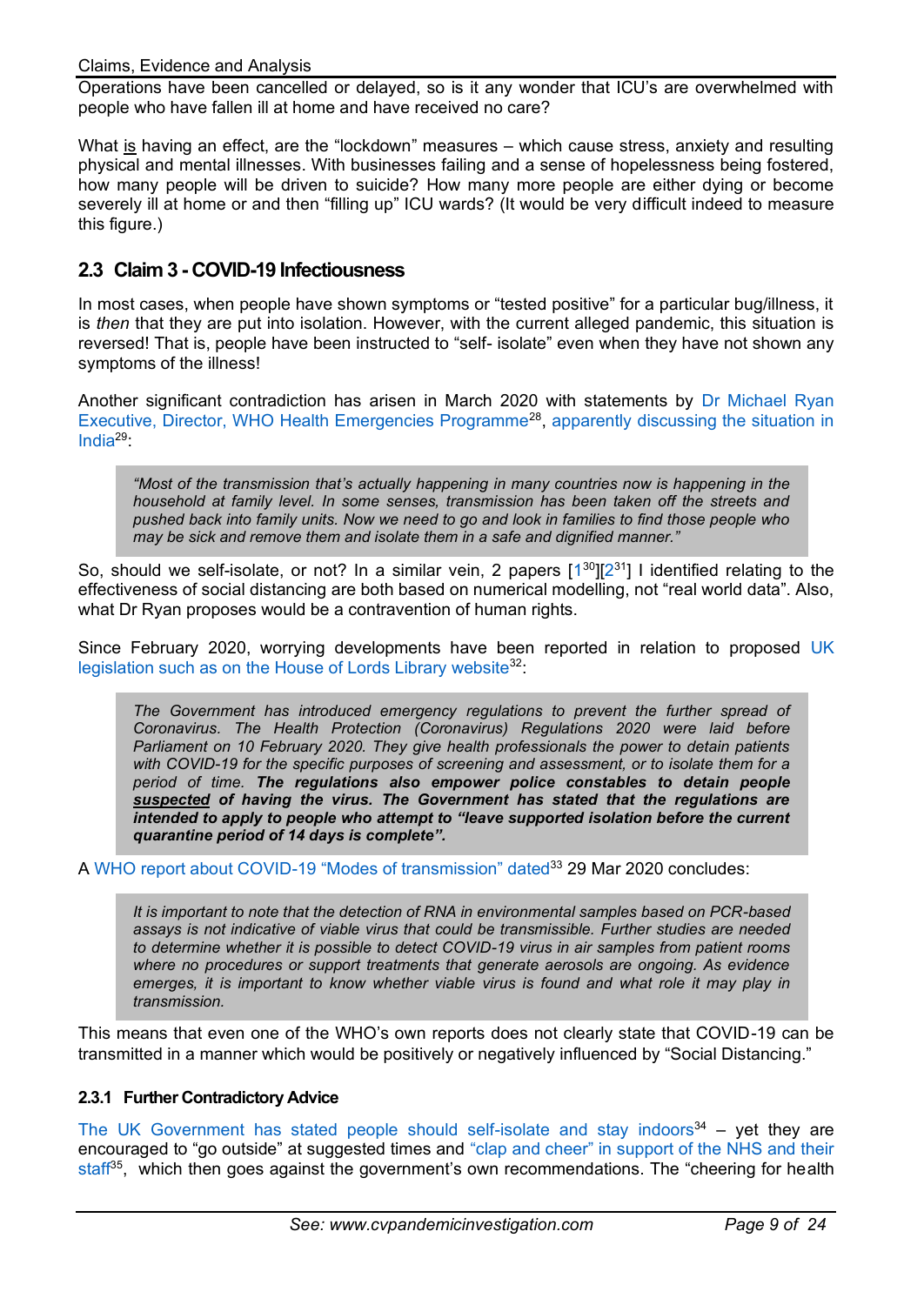workers" suggestion/recommendation is one which has [been disseminated in other places e.g.](https://www.indiatoday.in/trending-news/story/coronavirus-videos-of-people-applauding-and-cheering-for-healthcare-workers-in-spain-go-viral-1655702-2020-03-15)  [India, Spain and Italy](https://www.indiatoday.in/trending-news/story/coronavirus-videos-of-people-applauding-and-cheering-for-healthcare-workers-in-spain-go-viral-1655702-2020-03-15)<sup>36</sup>.

## **2.3.2 Police not worried about "Spreading the Virus"**

In a [letter I wrote to Derbyshire Police on 28 Mar 2020](https://www.checktheevidence.com/wordpress/2020/03/28/letter-to-derbyshire-police-surveillance-of-hikers/)<sup>37</sup>, I pointed out that officers/staff operating drones to check on walkers in the Derbyshire Peak District didn't seem to be worried about "spreading the virus." [Also, a report I received from a man in Scotland](https://www.checktheevidence.com/wordpress/2020/03/31/is-this-really-about-a-deadly-virus-i-think-not/)<sup>38</sup>, who was stopped and fined for being outside "without good reason" showed that officers/staff seemed unconcerned "about spreading the virus." [A number of videos have been posted on YouTube and elsewhere showing](https://www.youtube.com/watch?v=fn5SRmLZ4mo)  [similar scenarios](https://www.youtube.com/watch?v=fn5SRmLZ4mo)<sup>39</sup>, where police seem to be acting against the government's own advice!

## **2.3.3 Other Countries not in "Lockdown"**

It can also be noted that countries such as  $Japan<sup>40</sup>$  and [Sweden](https://spectator.org/coronavirus-we-should-follow-swedens-example/)<sup>41</sup> have no "lockdown" measures, yet it can be argued they don't have a significantly worse "COVID-19 problem."

## <span id="page-9-0"></span>**2.4 Claim 4 – Virus is Dangerous/Can Be Fatal**

This claim can also be called into question – even based on a 19 Mar 2020 posting on [Gov.UK](https://www.gov.uk/guidance/high-consequence-infectious-diseases-hcid) $^{42}$ , which reads as follows:

*As of 19 March 2020, COVID-19 is no longer considered to be a high consequence infectious diseases (HCID) in the UK. Now that more is known about COVID-19, the public health bodies in the UK have reviewed the most up to date information about COVID-19 against the UK HCID criteria. They have determined that several features have now changed; in particular, more information is available about mortality rates (low overall), and there is now greater clinical awareness and a specific and sensitive laboratory test, the availability of which continues to increase.*

*The Advisory Committee on Dangerous Pathogens (ACDP) is also of the opinion that COVID-19 should no longer be classified as an HCID.*

Dr. Anthony Fauci, a "pandemic advisor" to the US Trump Administration has been quoted, in an article/paper in ["The New England Journal of Medicine" \(re](https://www.nejm.org/doi/full/10.1056/NEJMe2002387)-published 26 Mar)<sup>43</sup>:

*"If one assumes that the number of asymptomatic or minimally symptomatic cases is several times as high as the number of reported cases, the case fatality rate may be considerably less than 1%. This suggests that the overall clinical consequences of COVID-19 may ultimately be more akin to those of a severe seasonal influenza (which has a case fatality rate of approximately 0.1%) or a pandemic influenza (similar to those in 1957 and 1968)…"*

Of course those "pandemic influenza seasons" of 1957 and 1968 did NOT result in any lockdowns or similar reactions or anything approaching a mass hysteria, for example.

In the UK, both [Prince Charles \(Windsor or Sax-Coburg\)](https://uk.style.yahoo.com/prince-charles-reunites-camilla-testing-083600153.html)<sup>44</sup> - himself now in the "vulnerable" over 70's age group - and [UK Prime Minister Boris Johnson](https://uk.style.yahoo.com/prince-charles-reunites-camilla-testing-083600153.html)<sup>45</sup> have recovered from their COVID-19 infections. Johnson did not have a lengthy stay in hospital, was never on a ventilator and [is reported](https://www.theguardian.com/politics/2020/apr/12/boris-johnson-leaves-hospital-as-he-continues-recovery-from-coronavirus)  [to have gone to his residence, not into isolation](https://www.theguardian.com/politics/2020/apr/12/boris-johnson-leaves-hospital-as-he-continues-recovery-from-coronavirus)<sup>46</sup>. While on the subject of politicians, we can note that [Scottish Health Chief Catherine Calderwood, decided to travel to her holiday home and not stay](https://www.heraldscotland.com/news/18359197.scotlands-chief-medical-officer-catherine-calderwood-spotted-flouting-coronavirus-lockdown-rules-visit-second-home/)  in "self-[isolation" in early April 2020](https://www.heraldscotland.com/news/18359197.scotlands-chief-medical-officer-catherine-calderwood-spotted-flouting-coronavirus-lockdown-rules-visit-second-home/)<sup>47</sup>.

Another high-profile "victim," Hollywood Actor [Tom Hanks](https://www.cnet.com/news/tom-hanks-rita-wilson-return-to-home-after-coronavirus-isolation-australia/)<sup>48</sup> was "not even sick". In a 14 Mar 2020 [Daily Mail story, Arsenal football boss, Mikel Arteta](https://www.dailymail.co.uk/sport/sportsnews/article-8112679/Coronavirus-Mikel-Artetas-wife-provides-update-Arsenal-boss.html)<sup>49</sup>, who self-isolated after testing positive for COVID-19 was described by his wife thus: "Some temperatures, some headaches but that's it. That's his experience. My kids and I are perfectly well." His symptoms were therefore no different to an ordinary cold or mild flu.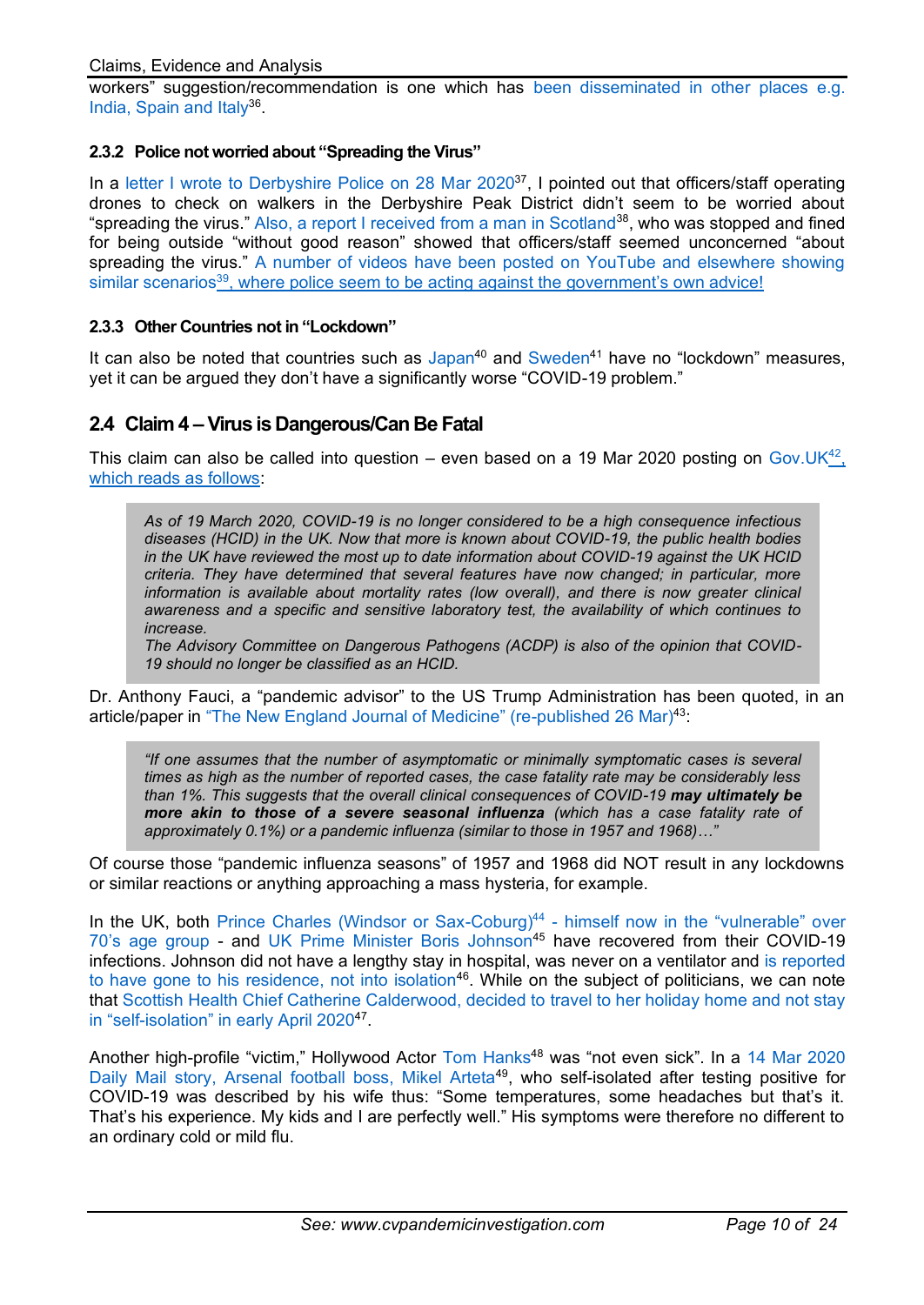Other media reports claim some celebrities have died, but these accounts would need studying more closely to find out if, as with cases mentioned earlier in this report, the victims had other health issues.

## <span id="page-10-0"></span>**2.5 The Virus, the Disease and Immunity – Implications for Testing**

Following publication of version 1.1 of this report, I was contacted by a US-based immunologist who worked for a pharmaceutical company in relation to the distinctions needed between a virus and the disease normally associated with it. It is a key distinction that needs to be borne in mind when making decisions about this matter. The immunologist wrote:

*Regarding the differentiation between SARS-CoV-2 and COVID-19 - although I have no issue with how you are proceeding with the designation in your document, I think the distinction is very significant and worthy of re-evaluation. With the lax use, people are conflating the virus with the disease condition. This is an intentional tactic and dangerous (Words Matter). We saw this with HIV and AIDS eventually being conveniently combined to create equivalency. AIDS (acquired immune deficiency syndrome) was well known for a very long time. It is merely a label for a variety of symptom manifestations associated with a dysfunctional immune system for which the cause is unknown (hence "syndrome." They always tack on "syndrome" when they will not be identifying the cause for a collection of symptoms.)*

*Once they declared HIV as the "cause" of the 1980s incidence of A.I.D.S., they combined the virus and disease into one term: HIV/AIDS. Since then, everyone interprets acquired immune deficiencies as only HIV related. AIDS = HIV and HIV = AIDS. Both are wrong, but it's the second understanding that is the more dangerous. Just because one tests HIV positive does NOT mean they have or had "AIDS" or any other disease; that is, they may be (and likely are) symptom free because, of course, they are not sick. Pregnancies can give a false positive HIV result, so clearly HIV+ does not equal AIDS, which has a myriad of causes. Further implications of this conflation have been far reaching for the public. I will not go into them here.*

*We are falling for the same ruse with coronavirus and COVID-19. It will not bode well. It will be*  used to manipulate the public into directed/managed group think. (Coronavirus is a family of *viruses and many are associated with the common cold. Now we will forever associate CV any of them - with a disastrous, deadly pandemic.)*

*Incidentally, in classic immunology, a positive antibody test historically meant one was protected from a disease. Only with the advent of HIV did they flip the understanding to mean a positive antibody test meant one HAD the disease AND was contagious. They will do the same thing with this CV circus. When testing goes large scale, will they use the test results to declare one is infected or protected? Both? Answer: they will use the test results in whatever way suits their narrative at the time.*

*Further, Abbott Laboratories developed the first widely used HIV antibody test. It is nonspecific and the package insert stated that results are not to be used for diagnostic purposes. Abbott has also launched an antibody test for SARS-CoV-2 IgG. The package insert contains the following: "Results from antibody testing should not be used as the sole basis to diagnose or exclude SARS-CoV-2 infection or to inform infection status." No doubt, this directive will be ignored, too. (\*Also see below which I read after I thought I had finished this email.)*

*Currently there are 49 tests approved for use under EUA (Emergency Use Authorization). Which ones are being used in statistics gathering? How do they compare to one another? How are results being applied clinically?*

*What is an EUA? The United States (U.S.) FDA has made this test available under an emergency access mechanism called an Emergency Use Authorization (EUA). The EUA is supported by the Secretary of Health and Human Service's (HHS's) declaration that circumstances exist to justify the emergency use of in vitro diagnostics (IVDs) for the detection and/or diagnosis of the virus that causes COVID-19. An IVD made available under an EUA has not undergone the same type of review as an FDA-approved or cleared IVD. FDA may issue an EUA when certain criteria are met, which includes that there are no adequate, approved, available alternatives, and based on the totality of scientific evidence available, it is reasonable to believe that this IVD may be effective in the detection of the virus that causes COVID-19. The EUA for this test is in effect for the duration of the COVID-19 declaration justifying emergency use of IVDs, unless terminated or revoked (after which the test may no longer be used). Source[: https://www.fda.gov/media/136599/download](https://www.fda.gov/media/136599/download)*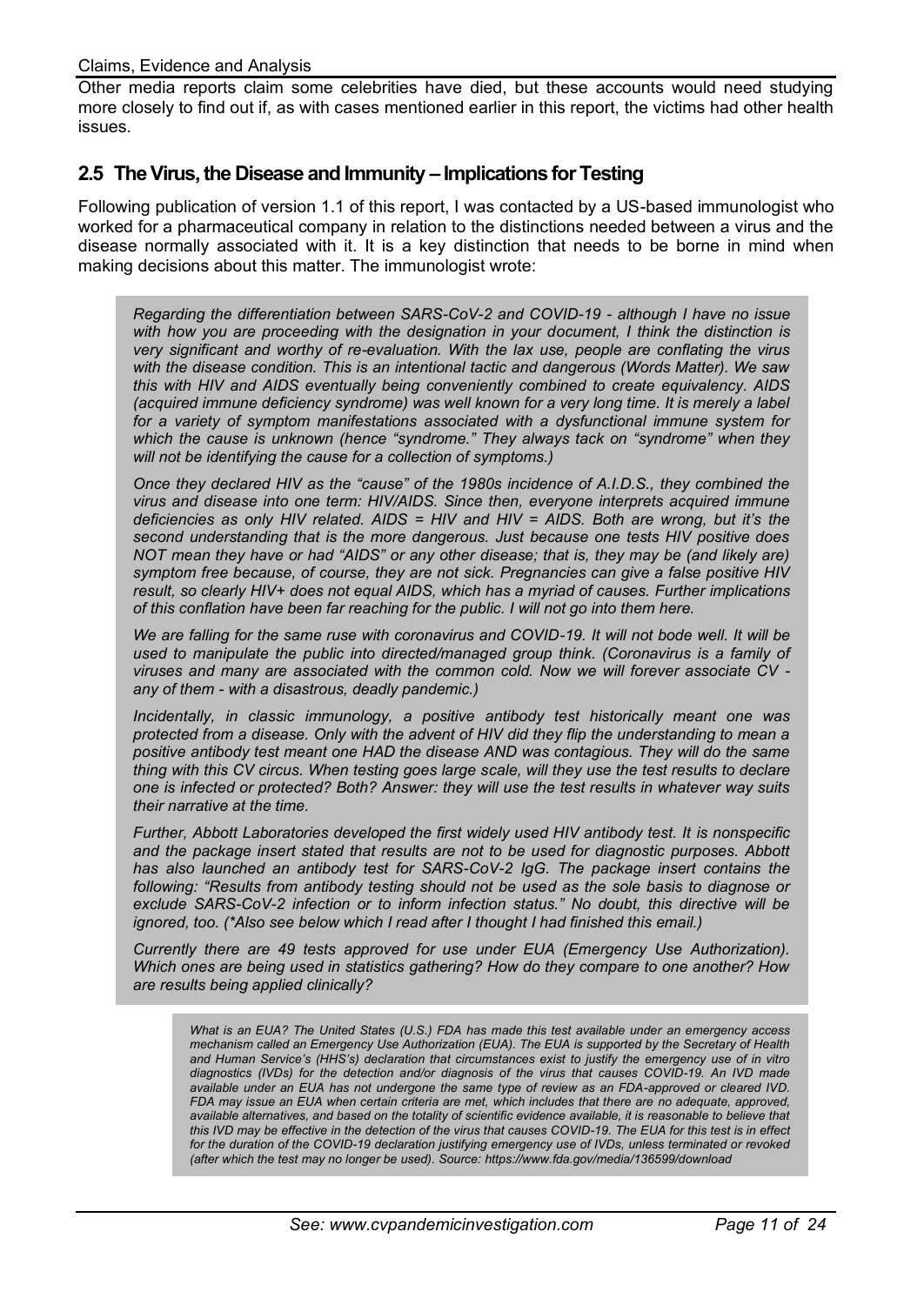## <span id="page-11-0"></span>**3. The Past**

In the 1980s, claims were made that AIDS would decimate the population - this never happened. Between 2002 and 2004, governments/health agencies claimed that the SARS virus posed a significant threat to public health. This threat never materialised. In 2006, similar claims were made about the H5N1 virus – Bird Flu – which also had no significant or lasting effect on the general population.

## <span id="page-11-1"></span>**3.1 The 2009 Swine Flu "Pandemic"**

In early 2009, it was alleged the UK was – or would be – in the grip of a Swine Flu Pandemic. At the time, I was not convinced of the claims being made and carried out a similar process of research and investigation to the one included in this report. [I wrote to the UK Department of Health in August](http://checktheevidencecom.ipage.com/checktheevidence.com/pdf/Swine%20Flu%20-%20DH%20and%20Derbs%20PCT%20response-2020%20with%20Original%20Response%20Attached-28-09-2009.pdf)  [2009 and they couldn't satisfactorily answer a number of the questions I asked them](http://checktheevidencecom.ipage.com/checktheevidence.com/pdf/Swine%20Flu%20-%20DH%20and%20Derbs%20PCT%20response-2020%20with%20Original%20Response%20Attached-28-09-2009.pdf)<sup>50</sup>. Of course, there was no obvious "mass death outbreak" during that pandemic either, as the [figures on the ONS](https://www.ons.gov.uk/peoplepopulationandcommunity/birthsdeathsandmarriages/deaths/datasets/monthlyfiguresondeathsregisteredbyareaofusualresidence)  [site clearly show](https://www.ons.gov.uk/peoplepopulationandcommunity/birthsdeathsandmarriages/deaths/datasets/monthlyfiguresondeathsregisteredbyareaofusualresidence)<sup>51</sup>. (Negative figures show when 2009 deaths were fewer than in 2008 or 2010.)

| <b>ENGLAND &amp;</b><br><b>WALES</b> | Jan    | Feb    | Mar      | Apr      | Mav      | Jun      | Jul      | Aua      | Sep    | Oct      | <b>Nov</b> | Dec      | Total     |
|--------------------------------------|--------|--------|----------|----------|----------|----------|----------|----------|--------|----------|------------|----------|-----------|
| 2008                                 | 51 951 | 42.257 | 41.928   | 45.929   | 39.134   | 37.741   | 39.961   | 34.878   | 39.095 | 42.061   | 39.406     | 53.488   | 507.829   |
| 2009                                 | 54 938 | 41.348 | 42.302   | 40.209   | 36.500   | 38.755   | 37.877   | 33.516   | 39.013 | 40.090   | 40.030     | 45.669   | 490.247   |
| 2010                                 | 48 269 | 40.984 | 45.071   | 40.507   | 36.439   | 40.080   | 36.799   | 35.979   | 39.317 | 38.540   | 42.038     | 48.191   | 492.214   |
| $09 - 08$                            | 2.987  | -909   | 374      | $-5.720$ | $-2.634$ | .014     | $-2.084$ | $-1.362$ | -82    | $-1.971$ | 624        | $-7.819$ | $-17.582$ |
| $109 - 10$                           | 6.669  | 364    | $-2.769$ | $-298$   | 61       | $-1.325$ | 1.078    | $-2.463$ | $-304$ | .550     | $-2.008$   | $-2.522$ | $-1.967$  |

Neither the yearly nor monthly figure comparisons shown above seem consistent with claims of a Swine Flu pandemic having been in progress during 2009 as fewer people actually died in 2009 than in 2008 and 2010!

## <span id="page-11-2"></span>**3.2 "Event 201" – 18 Oct 2019**

It is easy to find information about a "Pandemic tabletop exercise hosted by The Johns Hopkins [Center for Health Security](https://www.youtube.com/watch?v=f1jV3tJ2Lqw)<sup>52</sup> in partnership with the World Economic Forum and the Bill and Melinda Gates Foundation on October 18, 2019, in New York, NY." [This related to "](https://hub.jhu.edu/2019/11/06/event-201-health-security/)Coronavirus."<sup>53</sup>

[In the introduction of the video "highlights"](https://www.youtube.com/watch?v=AoLw-Q8X174)<sup>54</sup> of the event, posted on Nov 4, 2019 we can hear the following words:

*It began in healthy looking pigs, months perhaps years ago - a new Coronavirus, spread silently within herds. Gradually, farmers started getting sick. Infected people got a respiratory illness*  with symptoms ranging from mild flu-like signs to severe pneumonia. The sickest required *intensive care, many died. Experts agree unless it is quickly controlled, it could lead to a severe pandemic - an outbreak that circles the globe and affects people everywhere.*

[On their website](http://www.centerforhealthsecurity.org/event201/about)<sup>55</sup>, we can read:

#### *About the Event 201 exercise*

*Event 201 was a 3.5-hour pandemic tabletop exercise that simulated a series of dramatic, scenario-based facilitated discussions, confronting difficult, true-to-life dilemmas associated with response to a hypothetical, but scientifically plausible, pandemic. 15 global business, government, and public health leaders were players in the simulation exercise that highlighted unresolved real-world policy and economic issues that could be solved with sufficient political will, financial investment, and attention now and in the future.*

*The exercise consisted of pre-recorded news broadcasts, live "staff" briefings, and moderated discussions on specific topics. These issues were carefully designed in a compelling narrative that educated the participants and the audience.*

About 6 weeks later, in early December 2019, the first COVID-19 case was allegedly diagnosed [in](https://www.bloomberg.com/features/2020-china-wuhan-pollution/)  [the polluted city of Wuhan, China](https://www.bloomberg.com/features/2020-china-wuhan-pollution/)<sup>56</sup>.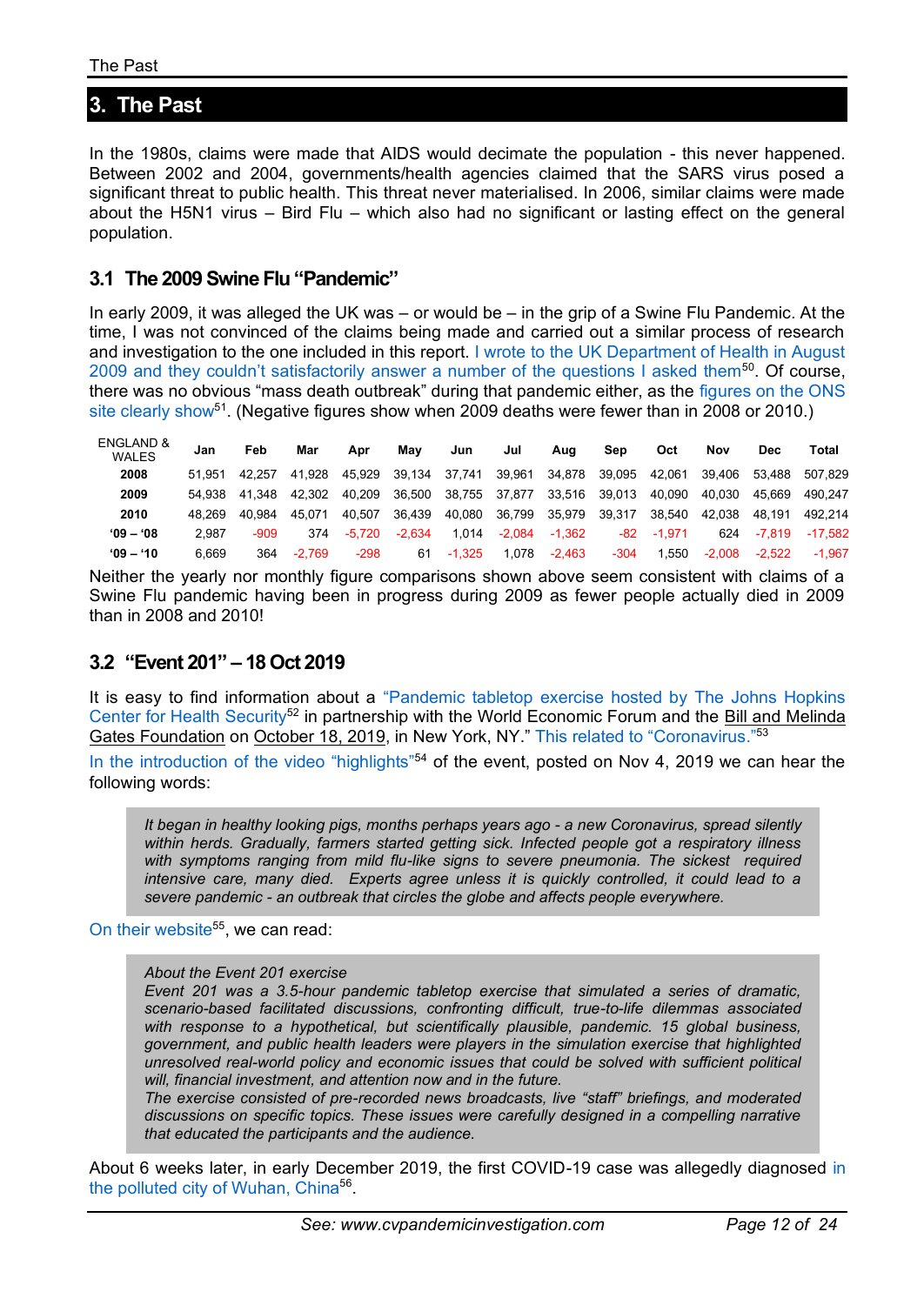## <span id="page-12-0"></span>**3.3 Dr Anthony Fauci Predicts the Future**

Dr Anthony Fauci (mentioned earlier in this report), is the U.S. government's "pandemic advisor"

and head of the National Institute of Allergy and Infectious Diseases (NIAID). [In a speech titled "Pandemic](https://www.huffingtonpost.co.uk/entry/fauci-warned-of-trump-pandemic-2017_n_5e8a0548c5b6e7d76c65c8a4)  [Preparedness in the Next Administration" at Georgetown](https://www.huffingtonpost.co.uk/entry/fauci-warned-of-trump-pandemic-2017_n_5e8a0548c5b6e7d76c65c8a4)  [University Medical Center](https://www.huffingtonpost.co.uk/entry/fauci-warned-of-trump-pandemic-2017_n_5e8a0548c5b6e7d76c65c8a4)<sup>57</sup>, delivered just days before Trump was inaugurated on Jan. 20, 2017, Fauci stated:

> *"There is no question that there will be a challenge to the coming administration in the arena of infectious diseases,"*



A number of people have noted [Fauci's connection to the](https://nationalfile.com/president-trump-vs-bill-gates-on-treatment-fauci-has-a-100-million-conflict-of-interest/)  [afore-mentioned Bill and Melinda Gates Foundation,](https://nationalfile.com/president-trump-vs-bill-gates-on-treatment-fauci-has-a-100-million-conflict-of-interest/)<sup>58</sup>

which contributes funds to many health-related organisations, such as  $WHO$ ,  $^{59}$ [CDC](https://www.cdc.gov/nutrition/micronutrient-malnutrition/projects/malnutrition-and-innovative-technologies.html)  $^{60}$  and the  $NIH<sup>61</sup>$  $NIH<sup>61</sup>$ .

## <span id="page-12-1"></span>**3.4 Declaration of COVID-19 Pandemic**

In 2005, an unelected group of World Health Organisation (WHO) officials produced [a document](https://www.who.int/influenza/resources/documents/FluCheck6web.pdf)  [containing guidelines for signatory states entitled "WHO checklist for influenza pandemic](https://www.who.int/influenza/resources/documents/FluCheck6web.pdf)  [preparedness planning"](https://www.who.int/influenza/resources/documents/FluCheck6web.pdf)<sup>62</sup> (Ref: WHO/CDS/CSR/GIP/2005.4) In Section 1.5, we find

*During a pandemic, it may be necessary to overrule existing legislation or (individual) human rights. Examples are the enforcement of quarantine (overruling individual freedom of movement), use of privately owned buildings for hospitals, off-license use of drugs, compulsory vaccination or implementation of emergency shifts in essential services. These decisions need a legal framework to ensure transparent assessment and justification of the measures that are being considered, and to ensure coherence with international legislation (International Health Regulations)."*

WHO chief [Tedros Adhanom declared the COVID-19 Pandemic on 11 Mar 2020](https://www.detroitnews.com/story/news/world/2020/03/11/declares-virus-crisis-now-pandemic/111415246/)<sup>63</sup>. Yet Adhanom [does not have a medical degree](https://www.bbc.co.uk/news/world-africa-51720184)<sup>64</sup> and was strongly connected to cases of Human Rights abuses in [his home country of Ethiopia](https://www.opride.com/2017/05/11/case-director-general-candidate-tedros-adhanom/)<sup>65</sup>. From an article on "The Burning Platform" website, we can find that:

*The head of the WHO was the 3rd most powerful person in the TPLF, a Communist Revolutionary Party in Ethiopia that was listed as a terrorist organization in the 90s and, as a political arm of a minority ethnic group (6%), reportedly conducted systematic discrimination and human rights abuses against the majority ethnic group.*

[Dr Tedros Adhanom also appointed Robert Mugabe](https://www.theburningplatform.com/2020/04/04/the-crimes-of-tedros-adhanom/) (another leader charged with many human [rights abuses\) as a WHO "Goodwill Ambassador" in 2017.](https://www.theburningplatform.com/2020/04/04/the-crimes-of-tedros-adhanom/)<sup>66</sup>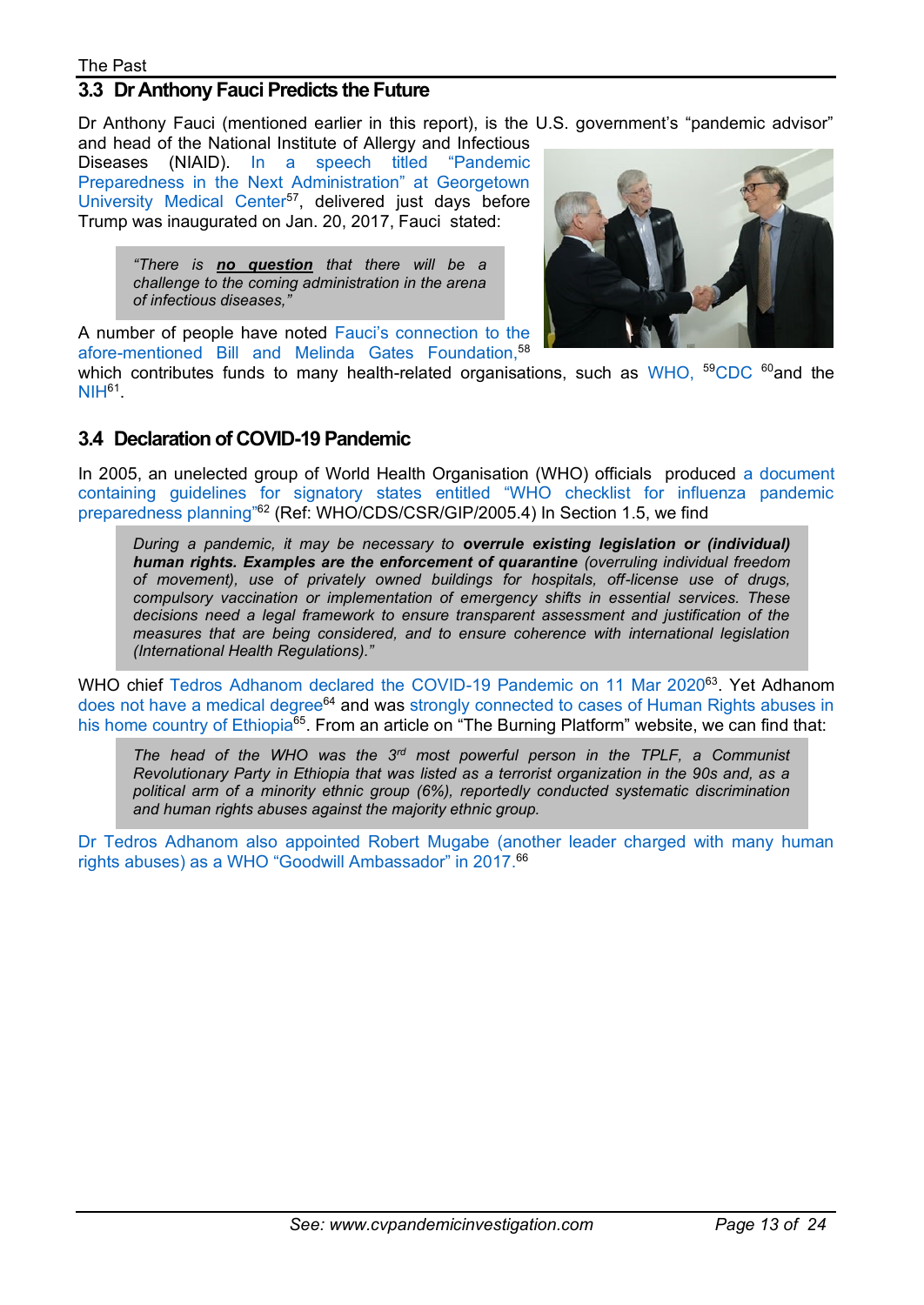## <span id="page-13-0"></span>**4. The Future**

## <span id="page-13-1"></span>**4.1 Lockdown Effects**

#### **4.1.1 Health Effects and Resulting Deaths From "Lockdown" Measures**

We have already mentioned the effects of the lockdown on things like cancelled operations, but there are many less obvious effects which could cause substantial problems for mental health (even resulting in suicide), health treatments being suspended or limited (resulting in existing health conditions in some people worsening unnecessarily).

#### **4.1.2 Economic Effects of "Lockdown"**

We have already seen substantial effects on the British and Global economy due to lockdown measures – closed and bankrupted businesses, unemployment, shortage of supplies. It is difficult to predict what overall health impacts these, in turn, will create – but it's likely they will be far more negative than positive.

## <span id="page-13-2"></span>**4.2 Treatment, Immunisation and Tracking**

#### **4.2.1 Treatments**

Whilst most mainstream stories focus on the development of a vaccine for the illness which is attributed to COVID-19, at least one other treatment – chloroquine, [or a variant, hydroxychloroquine](https://www.mediterranee-infection.com/hydroxychloroquine-and-azithromycin-as-a-treatment-of-covid-19/)  (a "patent expired" – [and therefore cheaper -](https://www.mediterranee-infection.com/hydroxychloroquine-and-azithromycin-as-a-treatment-of-covid-19/) anti-malarial drug) $67$  - has, apparently, been [successfully used in several places](https://www.forbes.com/sites/lisettevoytko/2020/03/22/new-york-to-begin-clinical-trials-for-coronavirus-treatment-tuesday-cuomo-says/)<sup>68</sup>. This was first mooted as early as February 2020 in a letter to [the "Nature" Journal](https://www.nature.com/articles/s41422-020-0282-0)<sup>69</sup>.

#### **4.2.2 Vaccinations?**

Now that the image (illusion?) of a global pandemic has been successfully created in the minds of many millions, the proposed solution to this is the development of a vaccine. One of the proponents of this solution is Bill Gates. In relation to this, Gates gave an interview on [BBC TV \(UK\) on 12 Apr](https://www.bbc.co.uk/programmes/p0896rpg)  [2020](https://www.bbc.co.uk/programmes/p0896rpg)<sup>70</sup>. (Gates gave similar interviews on other channels around the world). **Remember, when reading the following that Mr Gates is co-founder of Microsoft and he has no medical qualifications – he is a billionaire who has made his fortune, primarily from sales of his company's software and digital services.** The interviewer asked about the Vaccine development timescale (time code 7:50) and in response, Gates states:

*People like myself and Tony Fauci are saying 18 months. If everything went perfectly, we can do slightly better than that – but there will be a trade-off. We'll have less safety testing than we typically would have, so governments will have to decide - do they indemnify the companies and really say "let's go out with this" when we just don't have the time to do what we normally do.*

It is interesting to note, then, that Mr Gates does acknowledge vaccine safety problems, and talks about governments indemnifying the companies that make them. This issue will be briefly revisited in the next section.

At 11:10, Gates seems to reveal it's just another business plan rather than an altruistic venture, to "save the planet from a deadly virus":

*You have to charge mostly a break-even price for things that are… helping out with a global crisis like this.*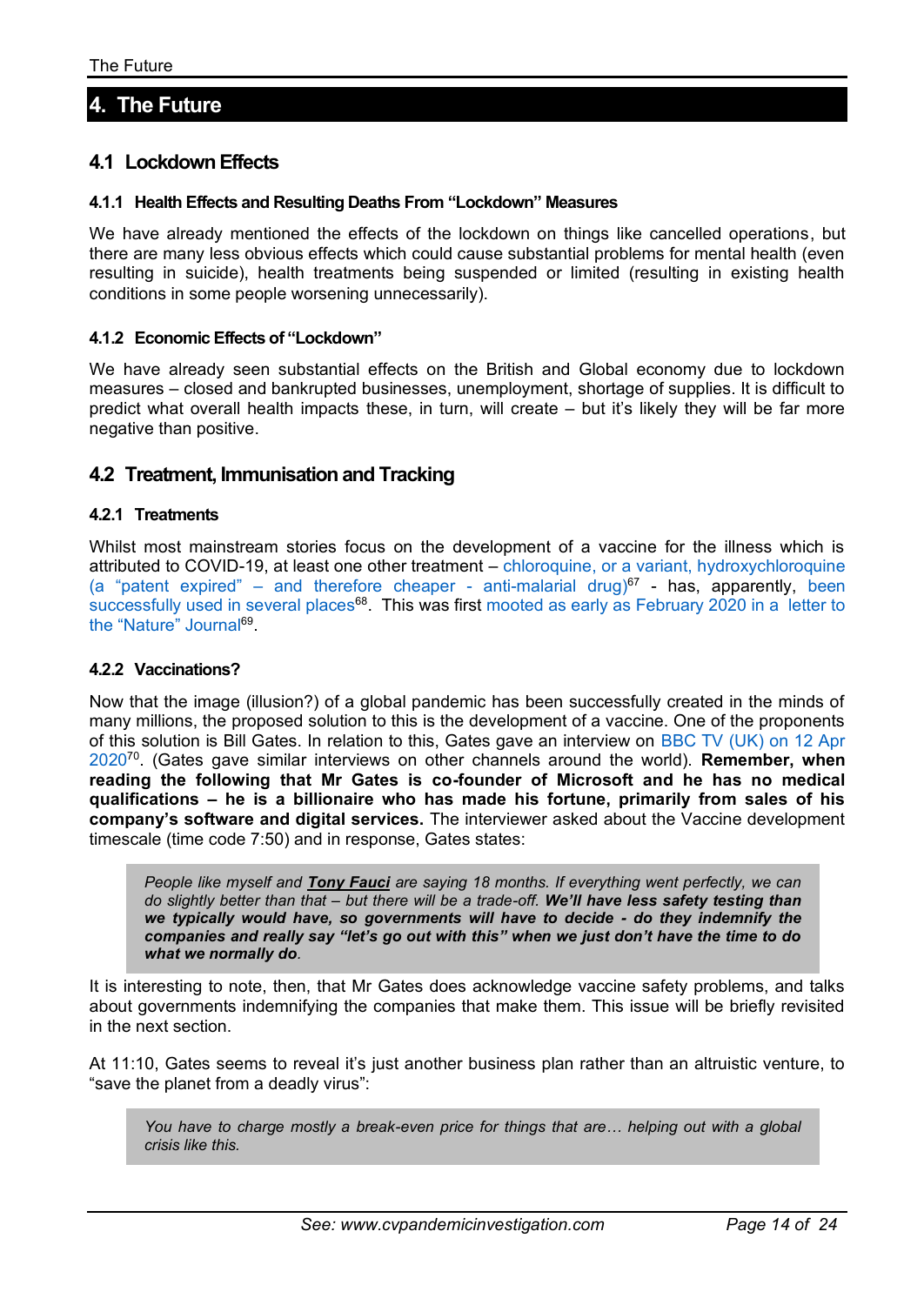#### The Future

At 15:54 in the BBC interview, Gates suggests that *very large numbers* of people should be vaccinated and that people's freedom of movement and gathering should be restricted until this has been done:

*Once you have a safe and effective vaccine and get that out to almost all of the people on the planet and build the preparatory systems for the next pandemic so you can nip it in the bud. We will go back to normal - and economies will recover but we have multiple stages to go through in terms of… until we have that, you know, how much can we open up… how do we help the developing countries, but the economy eventually will go back to where it was and innovation will help us not be at such a risk in the years after that…* 

His words also suggest this should then become a routine way of dealing with future pandemics.

#### **4.2.3 ID2020**

On a related issue, [on a Biotechnology Website \(Biohack.info\), we can find a 19 Mar 2020 article](https://biohackinfo.com/news-bill-gates-id2020-vaccine-implant-covid-19-digital-certificates/)  t[itled "Bill Gates will use microchip implants to fight](https://biohackinfo.com/news-bill-gates-id2020-vaccine-implant-covid-19-digital-certificates/) Coronavirus."<sup>71</sup> The article states:

*Microsoft co-founder Bill Gates will launch human-implantable capsules that have 'digital certificates' which can show who has been tested for the Coronavirus and who has been vaccinated against it.*

The article suggests that "quantum dot tattoos" could be used. Later, in the article we can read:

*The quantum-dot tattoos will likely be supplemented with Bill Gates' other undertaking called ID2020, which is an ambitious project by Microsoft to solve the problem of over 1 billion people who live without an officially recognized identity. ID2020 is solving this through digital identity.*

The article then notes:

*As for ID2020, to see it through, Microsoft has formed an alliance with four other companies, namely; Accenture, IDEO, Gavi, and the Rockefeller Foundation. The project is supported by the United Nations and has been incorporated into the UN's Sustainable Development Goals initiative.*

#### **4.2.4 Bill Gates – "Pandemic I: The First Modern Pandemic"**

In [an essay titled "Pandemic I: The First Modern Pandemic"](https://www.gatesnotes.com/media/assets/media/files/Pandemic-I-The-First-Modern-Pandemic.pdf)<sup>72</sup> by Bill Gates, published on his personal site, on Page 3, he writes:

#### *Have we overreacted?*

*It is reasonable for people to ask whether the behavior change was necessary. Overwhelmingly, the answer is yes. There might be a few areas where the number of cases would never have gotten large numbers of infections and deaths, but there was no way to know in advance which areas those would be. The change allowed us to avoid many millions of deaths and extreme overload of the hospitals, which would also have increased deaths from other causes…*

Essentially, this is just an "opinion piece." It contains no images, no graphs or charts, no table of contents – and no references and only 3 web links. The piece does not even show a publication or posting date. The data in this referenced report essentially shows that Gates' title is a misnomer. Does the title of his opinion piece anticipate a sequel…? Perhaps a new wave of "infection" (which could well appear, due to weakened immune systems in the general population) will be blamed on those who disagree with or "flout" lockdown measures...?

#### **4.2.5 Vaccine Safety and "Anti-Vaxxers"**

Whilst a detailed discussion of vaccination issues is beyond the scope of this report, it is worth noting the increasing likelihood of online censorship when questioning the safety or efficacy of vaccinations in general. For example, video sharing platform "Vimeo" writes into its guidelines that it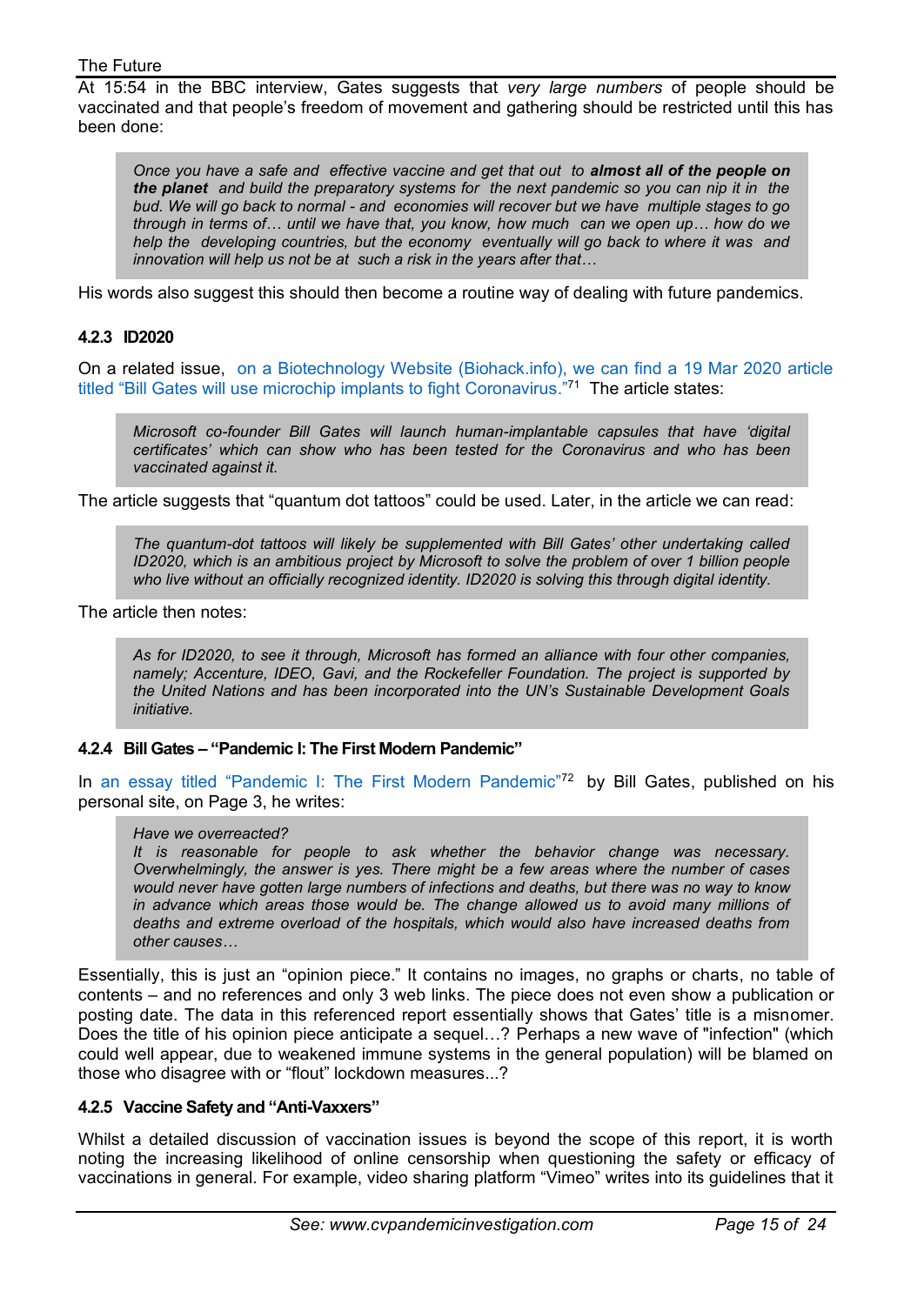will not allow "...videos that make false or misleading claims about vaccination safety or claim that [mass tragedies are hoaxes."](https://vimeo.com/help/guidelines)<sup>73</sup>

Some posters raising vaccine safety issues have also been censored or "shadow-banned" on [Facebook](https://www.washingtontimes.com/news/2019/feb/15/facebook-turns-censorship-eyes-toward-anti-vaccina/)<sup>74</sup>.

It was also interesting to hear Boris Johnson's views on the matter, when [he singled out "anti](https://www.gov.uk/government/speeches/pm-speech-to-the-un-general-assembly-24-september-2019)vaxxers" as being "anti-[science" in his 24 Sep 2019 UN Address, thus](https://www.gov.uk/government/speeches/pm-speech-to-the-un-general-assembly-24-september-2019)<sup>75</sup>:

*And there are today people today who are actually still anti-science. A whole movement called the anti-Vaxxers, who refuse to acknowledge the evidence that vaccinations have eradicated smallpox and who by their prejudices are actually endangering the very children they want to protect and I totally reject this anti-scientific pessimism.*

In 1976 – [the USA was told of a severe threat of swine flu infection and a vaccine campaign](https://www.youtube.com/watch?v=f1jV3tJ2Lqw)  [followed](https://www.youtube.com/watch?v=f1jV3tJ2Lqw)<sup>76</sup>. Within a few months, claims totalling \$1.3 billion had been filed by victims who had suffered paralysis from the vaccine. The vaccine was also blamed for 25 deaths.

As mentioned earlier in this report, in 2009, I wrote to the UK Department of Health and asked about the Swine Flu issue – and the vaccine which had then been purchased by the Government. I asked:

*Are drug companies in the UK immune (no pun intended) from prosecution by those people that experience any serious or debilitating side effects after having the vaccine? (As happened in 1976.)*

They replied:

*The Government signed the advance purchase agreements for the vaccines in June 2007 and accepted liability for their safety as a contingency. All governments signing up to an advance purchase agreement were expected to provide an indemnity for the vaccine, and neither manufacturer would sign the contracts without it. The Government's decision was based on the best procurement and legal advice. Accepting liability in this way is in line with Government accounting rules, and was cleared by the Public Accounts Committee at the time .*

#### **4.2.6 Vaccine Impact Modelling Group**

[Prof Neil Ferguson has been involved with generating projected figures of](https://twitter.com/neil_ferguson/status/1241835454707699713)  [COVID-19 infection and mortality](https://twitter.com/neil_ferguson/status/1241835454707699713)<sup>77</sup>. Ferguson is on the management team of [the "Vaccine Impact Modelling Consortium." This group is overseen or even](https://www.vaccineimpact.org/resources/VIMC_orgchart_2017.pdf)  funded by the BMGF  $-$  [The Bill and Melinda Gates Foundation](https://www.vaccineimpact.org/resources/VIMC_orgchart_2017.pdf)<sup>78</sup>.

In the normal course of things, where experts are advising government on matters, conflicts of interest are meant to be disclosed. Gates has implied in a BBC interview that he treats mass vaccination, and possibly tracking to whom these vaccinations have been administered, as a "business interest." It appears Professor Ferguson is also involved in this "interest." I am therefore pointing this out as a possible serious "conflict of interest." Further issues



relating to conflicts of interest in relation to vaccination programmes and COVID-19 response plans were [discussed by Vanessa Beeley, Brian Gerrish and Mike Robinson in a 15 Apr 2020](https://www.youtube.com/watch?v=C3ldtVWKlQI)  [independent "UK Column" news broadcast.](https://www.youtube.com/watch?v=C3ldtVWKlQI) <sup>79</sup>

## **4.2.7 SAGE and Whitty – A Further Conflict of Interest?**

[Prof. Chris Whitty is the UK's Chief Medical Officer](https://www.gov.uk/government/people/christopher-whitty.)<sup>80</sup> and a 4 Mar 2020 Guardian article titled ["Prof Chris Whitty: the](https://www.theguardian.com/society/2020/mar/04/prof-chris-whitty-the-expert-we-need-in-the-coronavirus-crisis)  [expert we need in the Coronavirus](https://www.theguardian.com/society/2020/mar/04/prof-chris-whitty-the-expert-we-need-in-the-coronavirus-crisis) crisis<sup>"81</sup> reports:

*In 2008, he was awarded \$40m (£31m) by the Bill* 

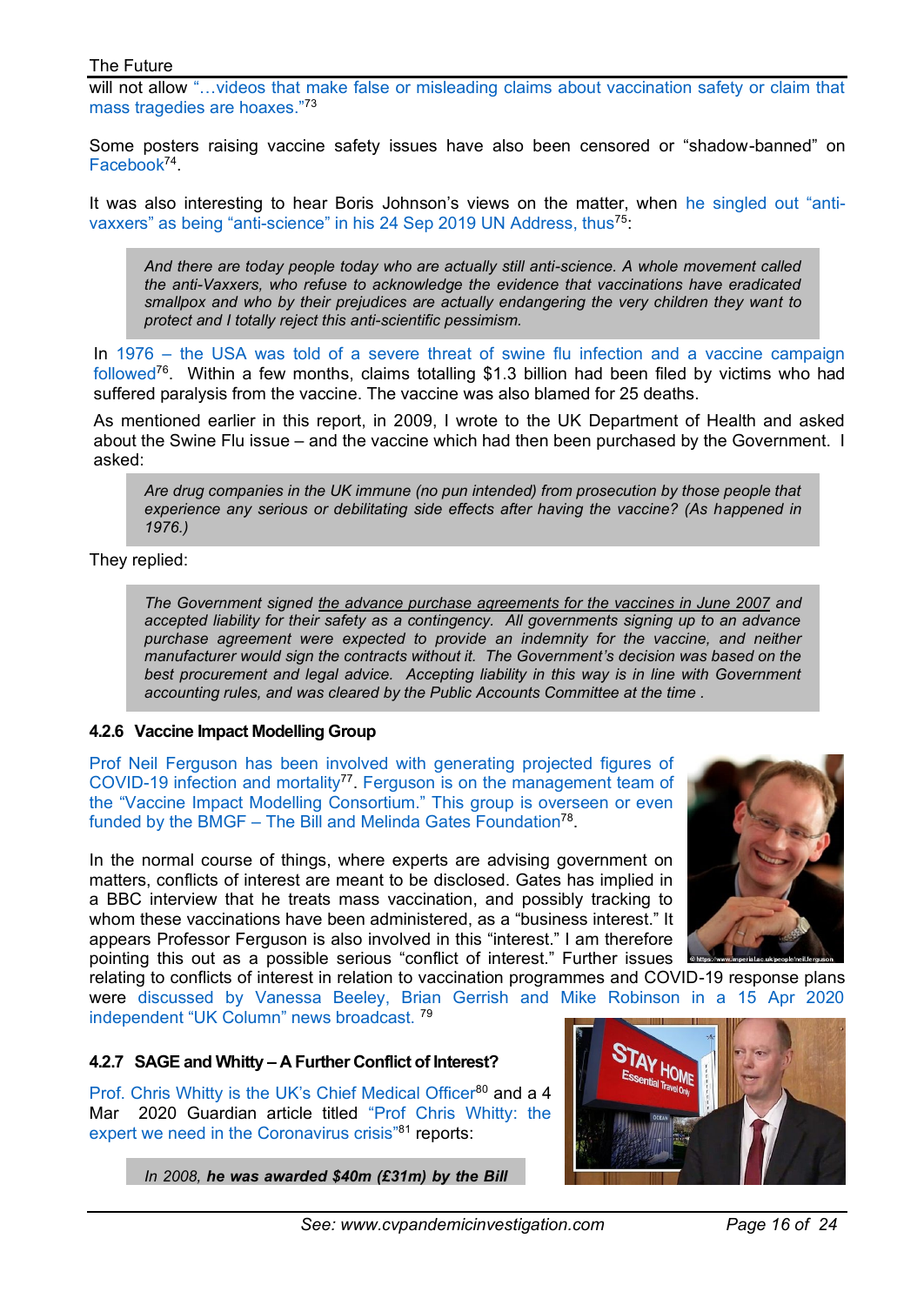#### The Future

*and Melinda Gates Foundation for malaria research in Africa. A year later, Whitty, a doctor and epidemiologist (a scientist who studies the pattern of diseases), was appointed chief scientific adviser to the Department for International Development (DfID).*

[Prof Whitty is also part of the UK's SAGE \(Scientific Advisory Group for Emergencies\) Committee](https://www.gov.uk/government/news/update-from-sage-delay-phase-modelling)<sup>82</sup> which has made recommendations about the duration of the UK's "COVID-19" lockdown.

#### **4.2.8 UK Secretary of State for Health – Matthew Hancock – More Conflict of Interest?**

We can note here that Mr Hancock [has 75% or more share holdings in PORTON BIOPHARMA](https://beta.companieshouse.gov.uk/company/09331560/persons-with-significant-control)  LIMITED – Company [number 09331560](https://beta.companieshouse.gov.uk/company/09331560/persons-with-significant-control) $83$ . The [company's website](https://www.portonbiopharma.com/products-2/)<sup>84</sup> lists 2 products – "Porton" Biopharma is the sole manufacturer of the UK's licensed anthrax vaccine." Also, it reads "Porton Biopharma is the sole manufacturer of Erwinase® … Erwinase® is indicated for the treatment of Acute Lymphoblastic Leukaemia (ALL), a type of cancer that particularly affects children. Erwinase® is an asparaginase enzyme… that is used as part of the treatment protocols in conjunction with radiotherapy or chemotherapy."

We can additionally note here a [post and photograph from Mr Hancock's "Facebook" profile from 24](https://www.facebook.com/matthancockofficial/photos/a.523654854422238/2010641649056877/?type=3&theater)  [Jan 2019](https://www.facebook.com/matthancockofficial/photos/a.523654854422238/2010641649056877/?type=3&theater)<sup>85</sup>, with the caption "Terrific to meet Bill.Gates at #wef19 today to discuss the importance of tackling antimicrobial resistance at the global level": (The WEF is the [World Economic Forum](https://www.weforum.org/focus/davos-2019)<sup>86</sup>)



#### **4.2.9 Dominic Raab – Coronavirus Response Summit**

Dominic Raab – [who was "acting UK Prime](https://www.bbc.co.uk/news/uk-politics-52064637)  [Minister"](https://www.bbc.co.uk/news/uk-politics-52064637)<sup>87</sup> during Boris Johnson's absence made [a](https://twitter.com/DominicRaab/status/1253738273949827072)  [posting, shown below, on his Twitter feed on 24 Apr](https://twitter.com/DominicRaab/status/1253738273949827072)  [2020](https://twitter.com/DominicRaab/status/1253738273949827072)<sup>88</sup>. The post reads:

> *The UK is playing a leading role in efforts to develop a #Covid vaccine and better testing. We're pleased to co-host the Coronavirus Global Response Summit on 4 May with our partners @BillGates, @WellcomeTrust, @CEPIvaccines, @WHO to develop a vaccine together.*



**Dominic Raab** @Dominic... 24 Apr The UK set is playing a leading role in efforts to develop a #Covid vaccine and better testing. We're pleased to co-host the Coronavirus Global Response Summit on 4 May with our partners **BIIII:** • **EXE** @BillGates @WellcomeTrust @CEPIvaccines @WHO, to develop a vaccine together.  $\alpha$  $O$  492 LJ 327  $O$  1.4K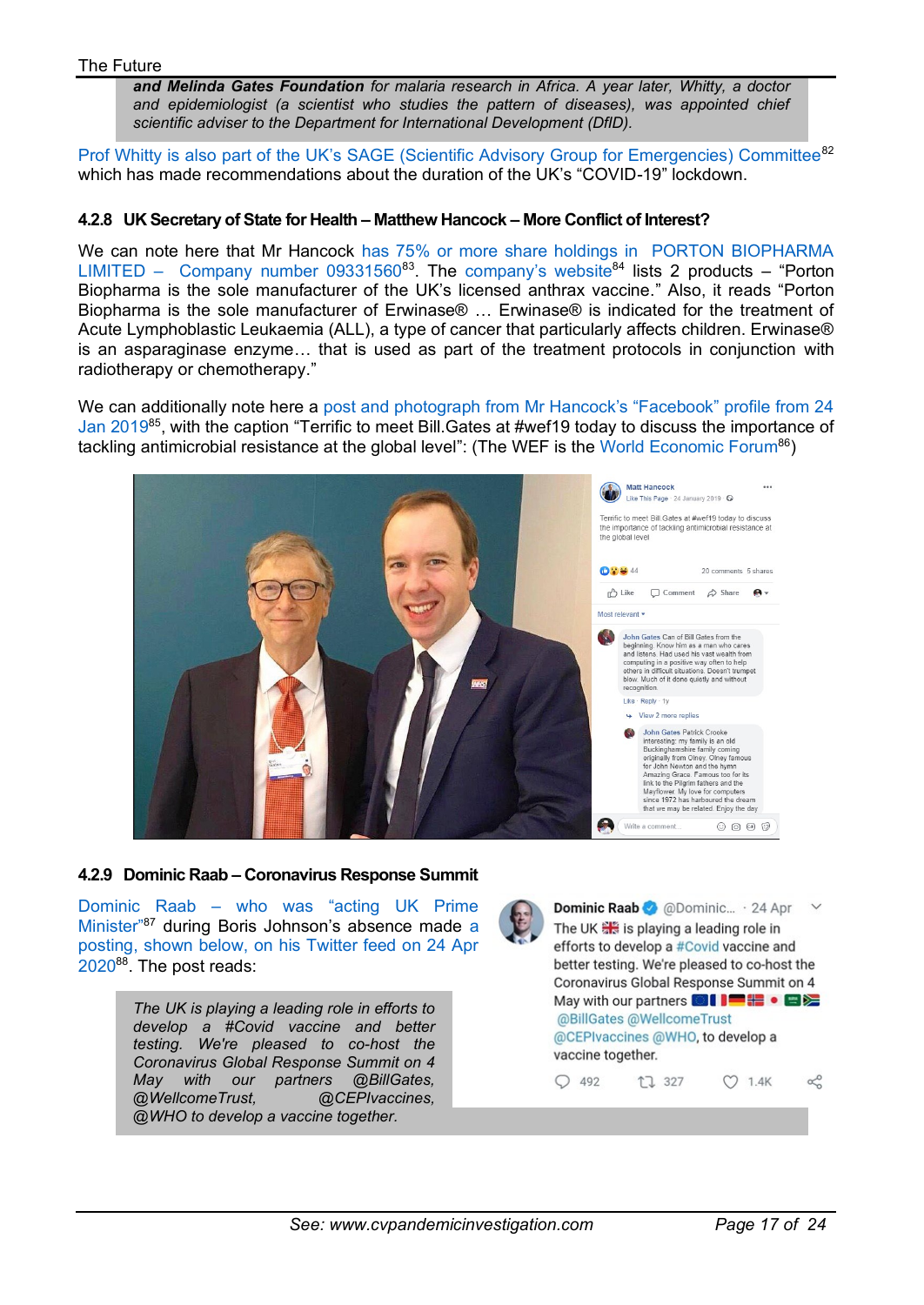### **4.2.10 Vaccinations and Human Rights**

"Noises" are now being made in various places about [mandatory vaccinations](https://metro.co.uk/2019/09/30/children-forced-compulsory-vaccination-government-plans-10830352/amp/)<sup>89</sup> to deal with the COVID-19 (or future) similar "threats," however, it should be noted that this would be a fundamental breach of human rights (as would some type of "implanted chip" to enable some type of tracking). It should be noted that mandatory vaccination would be in direct violation of The Nuremberg Code and a violation of article 6 of the [UNESCO 2005 Statement On Bioethics And Human Rights](http://unesdoc.unesco.org/images/0014/001461/146180E.pdf)<sup>90</sup>.

Limiting peoples' freedom to work, travel or access services based on some kind of "immunity [passport](https://www.theguardian.com/world/2020/mar/30/immunity-passports-could-speed-up-return-to-work-after-covid-19)<sup>91</sup>" has all kinds of Human Rights related implications - especially for those who don't agree that vaccines are a safe or effective way of dealing with infectious diseases. For example, a friend of mine has stated that he would reject a vaccination and if this prevented him from travelling between two European countries, it would mean he would not be able to see his wife again. Just imagine, for a few minutes, other similar scenarios.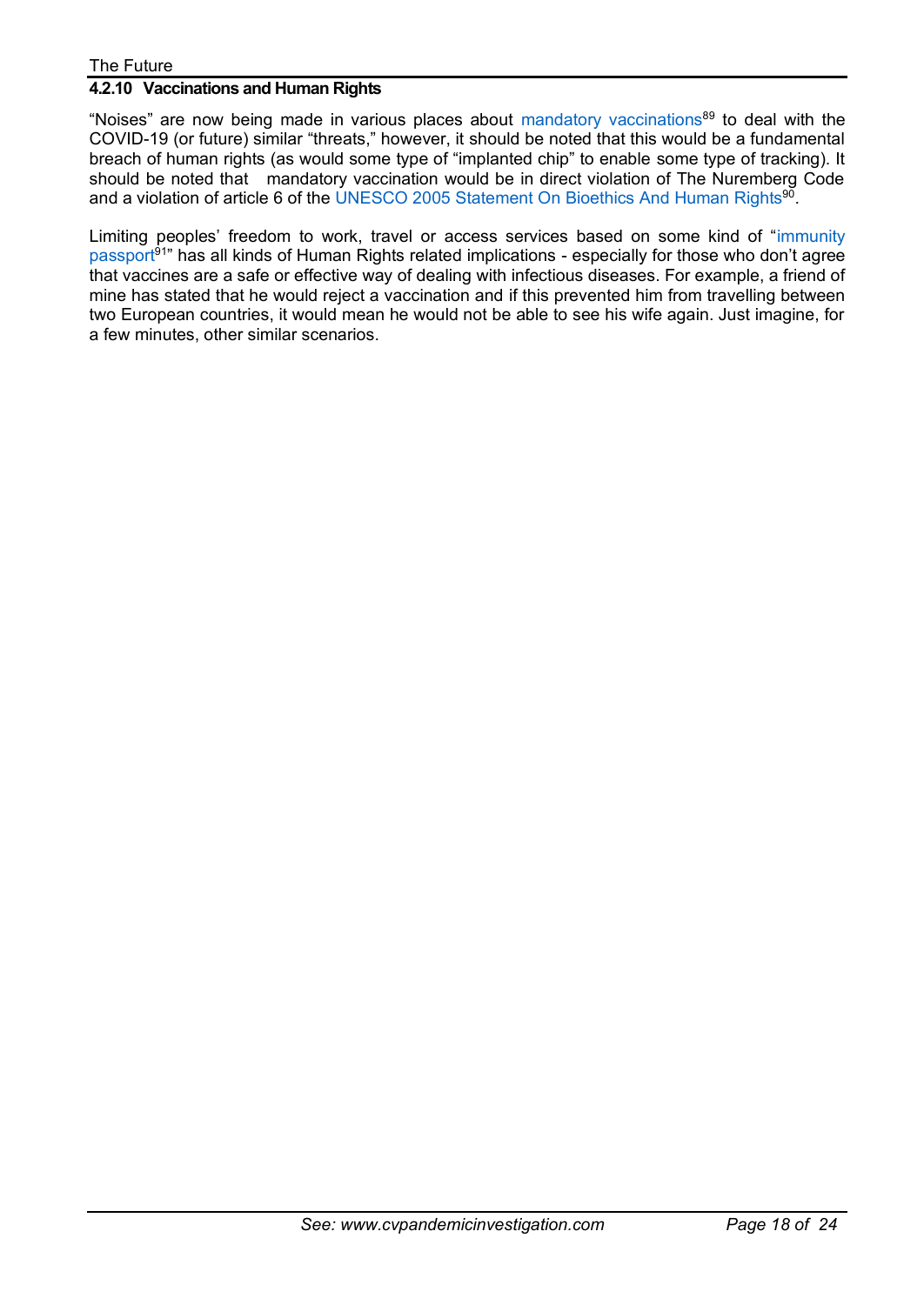## <span id="page-18-0"></span>**5. Conclusions**

## <span id="page-18-1"></span>**5.1 The Case for COVID-19**

In this report, I have attempted to show evidence or point out that:

- The COVID-19 test is not reliable.
- The COVID-19 virus is no more infectious or dangerous than other similar viruses.
- Excess mortality rates for COVID-19 are low or even non-existent.
- Government/WHO advice is irrelevant, contradictory and in any case is not being consistently applied by the authorities themselves.
- Some group, which includes Bill Gates and his foundation appeared to have foreknowledge that a Pandemic would be declared.
- The same group appears to have some kind of "business interest" in a global vaccination programme which could be coupled with some kind of "biometric immunity passport" which may be used to dictate an individual's freedom of travel and association.

If this does not cause whoever is reading this to consider deeper/wider investigation of the facts and evidence covered here, then the consequences for all of us could be extremely serious – not because of an exaggerated or even non-existent viral threat, but because of the "pandemic measures" so rapidly put into place by so many in authority, without the stories, accounts, backgrounds and history being studied carefully first.

Please note that any reported changes in number of deaths per week/month alleged to be from COVID-19 do not change the past, prior to the alleged outbreak of the virus. Nor do any changes in how those deaths are being recorded (as shown in the documentation linked in this report) change the historical facts presented earlier in this report.

#### **5.1.1 Further Consideration**

One can easily surmise that the virus story is a "smoke screen" and the measures have been put in place for other reasons – probably to do with the manipulation or control of the global financial system. Therefore, moving forward, readers might also consider research and investigation of these areas.

#### **5.1.2 Protests and Response to Them?**

[In some parts of the world, we are now seeing a few protests against lockdown measures](https://www.youtube.com/watch?v=QRuYu8-_w18)<sup>92</sup>. This is not surprising due to the effects the measures (not the virus) are having on people and their livelihoods and wellbeing. It is my understanding that in the UK, the Army are already on "standby" [to "help out the NHS" if "things get bad."](https://www.dailystar.co.uk/news/latest-news/coronavirus-army-troops-ready-hit-21695383)<sup>93</sup> I therefore hope that this is the only way they are employed to "help." As we have now demonstrated, the virus isn't a real threat, so I hope the Army can be sent back to wherever they were before and carry on as they were doing – because they have no place on our streets.

## <span id="page-18-2"></span>**5.2 A Call For Reversal Of Measures**

The current measures contravene the basic human rights of freedom of movement and association. Having presented this evidence, analysis and information to you, I call for **all measures restricting the freedom of individuals in the UK (and elsewhere) immediately to be lifted and a restoration of "normal life" should take place soon after – not just in the UK, but globally. Any related legislation that has been put in place must also be repealed or reversed immediately.**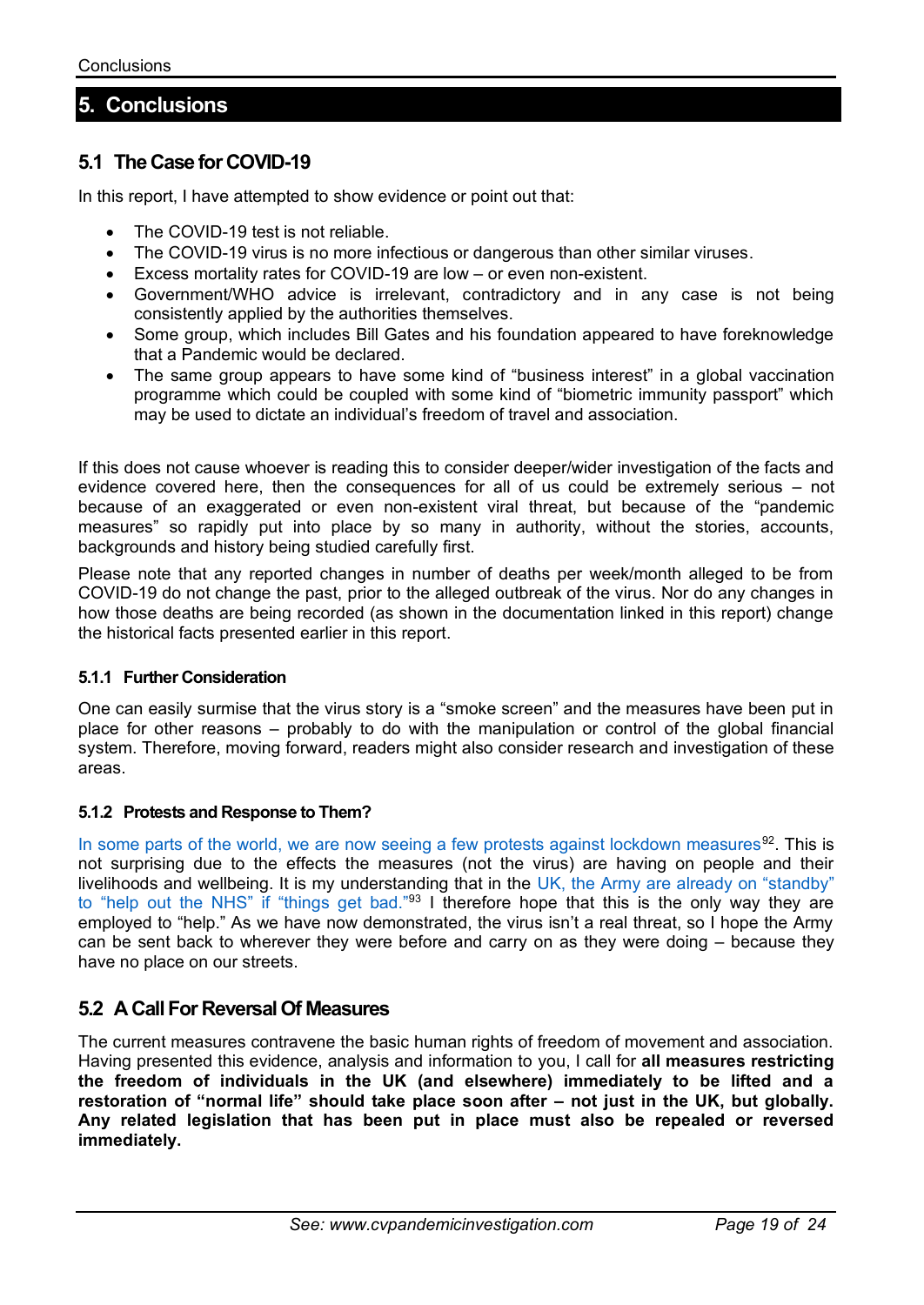## <span id="page-19-0"></span>**5.3 Who is Responsible for the Deception? Who is Accountable?**

Whilst certain names have been mentioned in this report, it is not entirely clear what their role in the COVID-19 deception is motivated by or how it has all been coordinated. Clearly, it is a deception that has been carried off on a global scale – and so we must look to groups or organizations that have global influence if we want to find out how to protect ourselves and/or hold them accountable. Whether they could be held accountable depends on how many good, honest people are able to stand up to them. At this point, I am not optimistic in this area.

**Once you have verified and understood the evidence in this report (and elsewhere), it is your duty as an honest, informed individual to prevent further removal of basic human rights, which has happened under the guise of the various world governments allegedly protecting their citizens against an unproven or invented threat.**

**This report (which may be updated) can be downloaded free from:** *[www.cvpandemicinvestigation.com](http://www.cvpandemicinvestigation.com/)*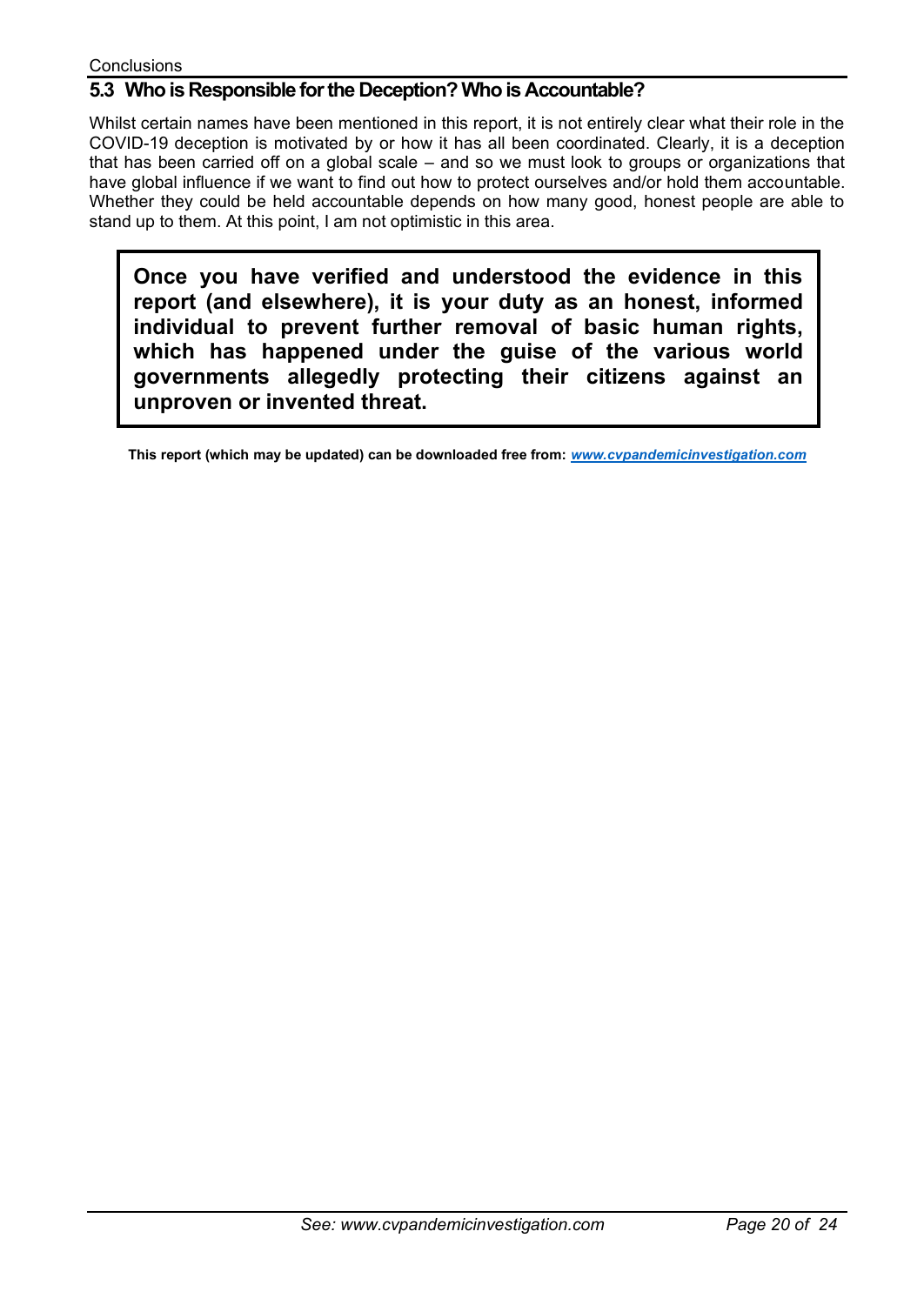## <span id="page-20-0"></span>**6. APPENDIX - Further Links and Information**

## <span id="page-20-1"></span>**6.1 Additional Quotes from Skeptical Doctors**

These paragraphs can be found in several places online, for example on ["The Burning Platform."](https://www.theburningplatform.com/2020/03/26/12-experts-question-the-covid-19-panic/)<sup>94</sup>

Dr Sucharit Bhakdi is a specialist in microbiology. He was a professor at the Johannes Gutenberg University in Mainz and head of the Institute for Medical Microbiology and Hygiene and one of the most cited research scientists in German history. On [Peter Hitchens' Blog](https://hitchensblog.mailonsunday.co.uk/2020/03/an-expert-says-the-current-response-to-the-coronavirus-is-grotesque-absurd-and-very-dangerous.html)<sup>95</sup>, he is quoted thus:

*"We are afraid that 1 million infections with the new virus will lead to 30 deaths per day over the next 100 days. But we do not realize that 20, 30, 40 or 100 patients positive for normal Coronaviruses are already dying every day. [The government's anti-COVID-19 measures] are grotesque, absurd and very dangerous […] The life expectancy of millions is being shortened. The horrifying impact on the world economy threatens the existence of countless people. The consequences on medical care are profound. Already services to patients in need are reduced, operations canceled, practices empty, hospital personnel dwindling. All this will impact profoundly on our whole society. All these measures are leading to self-destruction and collective suicide based on nothing but a spook."*

Dr Peter Goetzsche is Professor of Clinical Research Design and Analysis at the University of Copenhagen and founder of the Cochrane Medical Collaboration. He has written several books on corruption in the field of medicine and the power of big pharmaceutical companies.

"Our main problem is that no one will ever get in trouble for measures that are too draconian. *They will only get in trouble if they do too little. So, our politicians and those working with public health do much more than they should do. No such draconian measures were applied during the 2009 influenza pandemic, and they obviously cannot be applied every winter, which is all year round, as it is always winter somewhere. We cannot close down the whole world permanently. Should it turn out that the epidemic wanes before long, there will be a queue of people wanting to take credit for this. And we can be damned sure draconian measures will be applied again next time. But remember the joke about tigers. "Why do you blow the horn?" "To keep the tigers away." "But there are no tigers here." "There you see!" "Corona: an epidemic of mass panic", blog post on Deadly Medicines 21st March 2020*

Dr John Ioannidis Professor of Medicine, of Health Research and Policy and of Biomedical Data Science, at Stanford University School of Medicine and a Professor of Statistics at Stanford University School of Humanities and Sciences. He is director of the Stanford Prevention Research Center, and co-director of the Meta-Research Innovation Center at Stanford (METRICS). He is also the editor-in-chief of the European Journal of Clinical Investigation. He was chairman at the Department of Hygiene and Epidemiology, University of Ioannina School of Medicine as well as adjunct professor at Tufts University School of Medicine. As a physician, scientist and author he has made contributions to evidence-based medicine, epidemiology, data science and clinical research. In addition, he pioneered the field of meta-research. He has shown that much of the published research does not meet good scientific standards of evidence.

*"If we had not known about a new virus out there, and had not checked individuals with PCR tests, the number of total deaths due to 'influenza-like illness' would not seem unusual this year. At most, we might have casually noted that flu this season seems to be a bit worse than average.*

## <span id="page-20-2"></span>**6.2 Do the Mainstream MediaStories Make Sense?**

In the UK, stories in the Daily Mail have recently suggested that to deal with the virus, "low level" [prisoners should be released](https://www.dailymail.co.uk/news/article-8090833/Coronavirus-crisis-UK-thousands-prisoners-released.html)<sup>96</sup>. However new measures suggest that people should be put in prison or fined for breaking/going against guidelines about self-isolation. Does this make sense?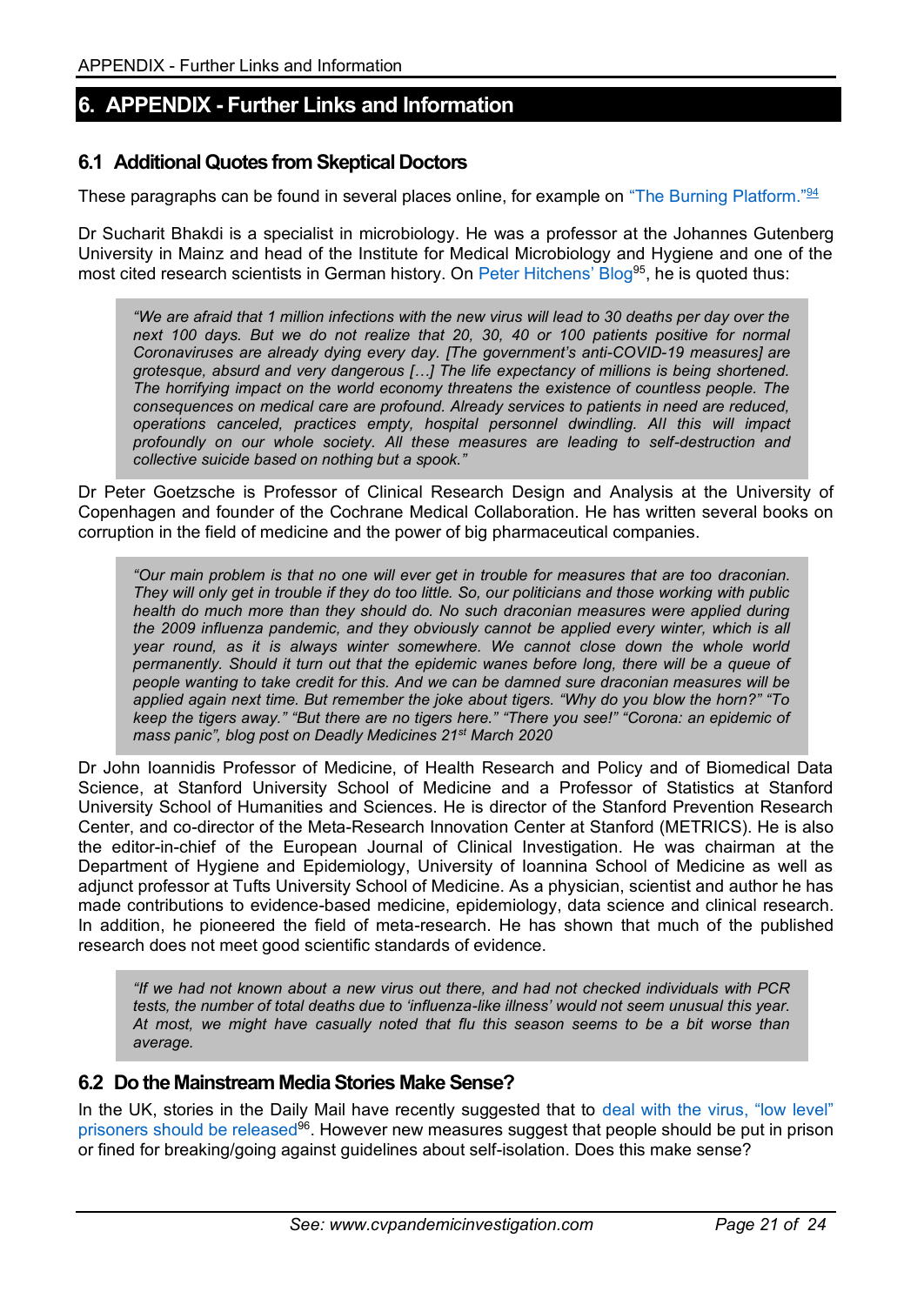APPENDIX - Further Links and Information

[A story in the UK Daily Express \(Mar 15, 2020\) reads that "ISIS warns its terrorists to AVOID](https://www.express.co.uk/news/world/1255422/ISIS-news-terrorist-group-Europe-coronavirus-terrorism-Syria-Iraq-infection)  Europe over Coronavirus [fears as infection spreads."](https://www.express.co.uk/news/world/1255422/ISIS-news-terrorist-group-Europe-coronavirus-terrorism-Syria-Iraq-infection)<sup>97</sup> The obvious question to me is why would hard line terrorists be worried about a flu bug that doesn't seem to be a problem for younger, healthier people. Surely, with some cities almost devoid of people, it would be an ideal opportunity for certain clandestine activities 2

## <span id="page-21-0"></span>**6.3 Facts about COVID-19**

Below is a small selection from the ["Swiss Propaganda Research" Website](https://swprs.org/a-swiss-doctor-on-covid-19/)<sup>98</sup>.

- 1. According to data from the best-studied countries such as [South](https://www.businessinsider.com/south-korea-coronavirus-testing-death-rate-2020-3?op=1)  [Korea](https://www.businessinsider.com/south-korea-coronavirus-testing-death-rate-2020-3?op=1)<sup>99</sup>, [Iceland](https://www.covid.is/data)<sup>100</sup>, [Germany](https://www.t-online.de/gesundheit/krankheiten-symptome/id_87680236/lockerung-der-corona-massnahmen-ergebnisse-der-heinsberg-studie-machen-hoffnung.html)<sup>101</sup> and [Denmark](https://www.dr.dk/nyheder/indland/doedelighed-skal-formentlig-taelles-i-promiller-danske-blodproever-kaster-nyt-lys)<sup>102</sup>, the overall lethality of COVID-19 is in the lower *per mille* range and thus up to twenty times lower than initially assumed by the WHO.
- 2. A study in Nature Medicine comes to a [similar conclusion](https://www.nature.com/articles/s41591-020-0822-7)<sup>103</sup> even for the Chinese city of Wuhan. The initially significantly higher values for Wuhan were obtained because a many people with mild or no symptoms were not recorded.
- 3. 50% to 80% of test-positive individuals remain [symptom-free](https://www.bmj.com/content/369/bmj.m1375)<sup>104</sup>. Even among the 70 to 79 year old persons [about 60%](https://www.niid.go.jp/niid/en/2019-ncov-e/9407-covid-dp-fe-01.html)<sup>105</sup> remain symptom-free, many more show only mild symptoms.
- 4. The median age of the deceased in most countries (including  $\frac{1}{\text{tal}}\frac{y^{106}}{y^{106}}$ ) is over 80 years and only about  $1\%$ <sup>107</sup> of the deceased had no serious previous illnesses. The age and risk profile of deaths thus essentially corresponds to [normal mortality](https://www.vienna.at/analyse-zeigt-covid-19-opferkurve-entspricht-normaler-mortalitaet/6581246)<sup>108</sup>.
- 5. Many media reports of young and healthy people dying from COVID-19 have proven to be false upon closer inspection. Many of these people either did not die from COVID-19 or they in fact had [serious preconditions](https://sports.yahoo.com/spanish-football-coach-francisco-garcia-163153573.html)<sup>109</sup> (such as undiagnosed leukaemia).

## <span id="page-21-1"></span>**6.4 Book – "Plague of Corruption – Dr Judy Mikovits"**

Dr Mikovits worked closely with US "pandemic" expert Dr Anthony Fauci and has spoken out about her experience with him and how he behaved.

"[Recounting her nearly four decades in science,](https://www.amazon.co.uk/Plague-Corruption-Restoring-Promise-Science-ebook/dp/B07SNV4GNR)<sup>110</sup> including her collaboration of more than thirtyfive years with Dr. Frank Ruscetti, one of the founders of the field of human retrovirology, this is a behind the scenes look at the issues and egos which will determine the future health of humanity."

## <span id="page-21-2"></span>**6.5 Book – "What Really Makes You Ill?"**

[A recent comprehensive and lengthy book](https://www.amazon.com/gp/product/1673104037/)<sup>111</sup>, the result of 10 years work by independent researchers David Parker and Dawn Lester re-examines the causes of illness and considers a wide array of evidence. The synopsis is included below:

*"Doctors are men who prescribe medicines of which they know little, to cure diseases of which they know less, in human beings of whom they know nothing." Voltaire. The conventional approach adopted by most healthcare systems entails the use of 'medicine' to treat human disease. The idea encapsulated by the above quote attributed to Voltaire, the nom de plume of François-Marie Arouet (1694-1778), will no doubt be regarded by most people as inapplicable*  to 21st century healthcare, especially the system known as modern medicine. The reason that *people would consider this idea to no longer be relevant is likely to be based on the assumption that 'medical science' has made significant advances since the 18th century and that 21st century doctors therefore possess a thorough, if not quite complete, knowledge of medicines, diseases and the human body. Unfortunately, however, this would be a mistaken assumption; as this book will demonstrate.*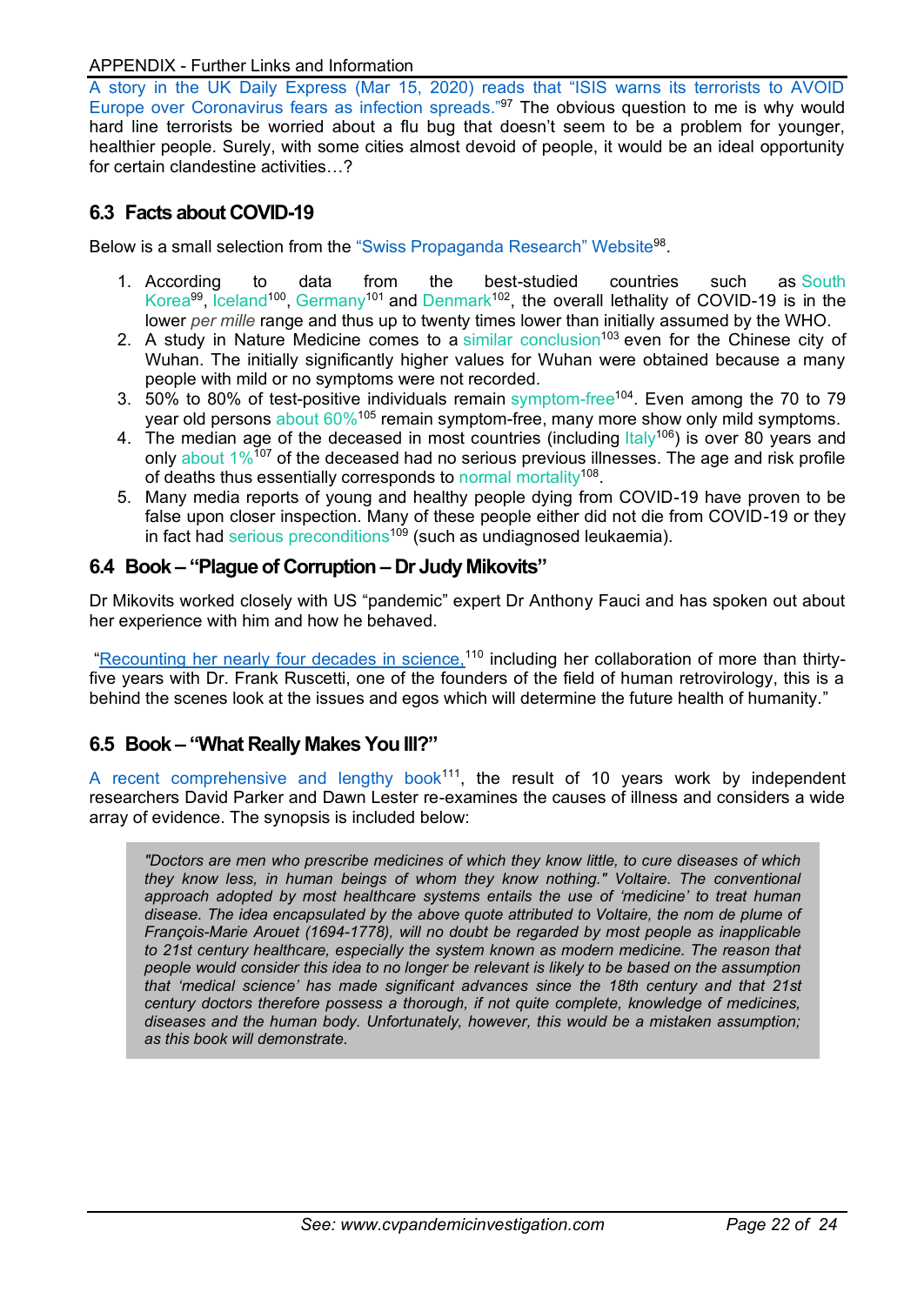## <span id="page-22-0"></span>**6.6 References/Hyperlinks**

- https://www.bbc.co.uk/news/health-51491763
- <sup>5</sup> https://www.rt.com/news/485438-reactivation-reinfection-coronavirus-tests/
- <sup>6</sup> https://www.nhs.uk/news/medical-practice/three-quarters-of-people-with-flu-have-no-symptoms/
- https://www.nhs.uk/conditions/coronavirus-covid-19/symptoms-and-what-to-do/
- 8 https://www.andrewkaufmanmd.com/bio-credentials/
- https://youtu.be/Xr8Dy5mnYx8?t=1130

https://www.britannica.com/science/exosome

 https://www.imperial.ac.uk/media/imperial-college/medicine/sph/ide/gida-fellowships/Imperial-College-COVID19-Europe-estimates-and-NPI-impact-30-03-2020.pdf

<sup>12</sup> https://www.ecdc.europa.eu/en/covid-19/data-collection<br><sup>13</sup> https://www.washingtonexaminer.com/news/imperial-c

 https://www.washingtonexaminer.com/news/imperial-college-scientist-who-predicted-500k-coronavirus-deaths-in-uk-revises-to-20k-orless

https://www.bloomberg.com/news/articles/2020-03-18/99-of-those-who-died-from-virus-had-other-illness-italy-says

https://www.telegraph.co.uk/global-health/science-and-disease/have-many-coronavirus-patients-died-italy/

https://www.ons.gov.uk/peoplepopulationandcommunity/birthsdeathsandmarriages/deaths/datasets/monthlyfiguresondeathsregisteredbya reaofusualresidence

https://www.ons.gov.uk/peoplepopulationandcommunity/birthsdeathsandmarriages/deaths/bulletins/deathsregisteredweeklyinenglandand walesprovisional/weekending3april2020

- https://www.spectator.co.uk/article/The-evidence-on-Covid-19-is-not-as-clear-as-we-think
- https://www.youtube.com/watch?v=lGC5sGdz4kg

https://www.aier.org/article/stand-up-for-your-rights-says-professor-knut-m-wittkowski/

<sup>21</sup> https://www.cdc.gov/nchs/data/nvss/vsrg/vsrg03-508.pdf<br><sup>22</sup> https://googta.publishing.gor.jpg.gov.uk/governm

 https://assets.publishing.service.gov.uk/government/uploads/system/uploads/attachment\_data/file/877302/guidance-for-doctorscompleting-medical-certificates-of-cause-of-death-covid-19.pdf

https://www.ons.gov.uk/peoplepopulationandcommunity/birthsdeathsandmarriages/deaths/datasets/weeklyprovisionalfiguresondeathsregi steredinenglandandwales

https://www.ons.gov.uk/peoplepopulationandcommunity/birthsdeathsandmarriages/deaths/bulletins/deathsinvolvingcovid19englandandwa les/deathsoccurringinmarch2020

- https://www.spiked-online.com/2020/03/27/chloe-middleton-the-coronavirus-death-that-wasnt/
- https://www.express.co.uk/news/uk/1256639/coronavirus-uk-deaths-britain-victim-motor-neurone-disease-pandemic
- https://youtu.be/NXmKZ3k1Tdg?t=24
- https://www.who.int/dg/who-headquarters-leadership-team
- https://www.youtube.com/watch?v=Vg2fyKCSt24
- https://www.ncbi.nlm.nih.gov/pmc/articles/PMC2877723/
- https://www.medrxiv.org/content/10.1101/2020.03.20.20040055v1
- https://lordslibrary.parliament.uk/infocus/coronavirus-emergency-legislation/
- https://www.who.int/news-room/commentaries/detail/modes-of-transmission-of-virus-causing-covid-19-implications-for-ipc-precautionrecommendations
- https://www.gov.uk/government/publications/covid-19-stay-at-home-guidance
- https://metro.co.uk/2020/03/26/thousands-clap-hands-together-round-applause-heroic-nhs-workers-12463007/
- https://www.indiatoday.in/trending-news/story/coronavirus-videos-of-people-applauding-and-cheering-for-healthcare-workers-in-spaingo-viral-1655702-2020-03-15
- https://www.checktheevidence.com/wordpress/2020/03/28/letter-to-derbyshire-police-surveillance-of-hikers/
- 38 https://www.checktheevidence.com/wordpress/2020/03/31/is-this-really-about-a-deadly-virus-i-think-not/
- https://www.youtube.com/watch?v=fn5SRmLZ4mo
- https://www.dw.com/en/coronavirus-how-japan-keeps-covid-19-under-control/a-52907069
- https://spectator.org/coronavirus-we-should-follow-swedens-example/
- https://www.gov.uk/guidance/high-consequence-infectious-diseases-hcid
- https://www.nejm.org/doi/full/10.1056/NEJMe2002387
- https://uk.style.yahoo.com/prince-charles-reunites-camilla-testing-083600153.html
- https://uk.style.yahoo.com/prince-charles-reunites-camilla-testing-083600153.html
- https://www.theguardian.com/politics/2020/apr/12/boris-johnson-leaves-hospital-as-he-continues-recovery-from-coronavirus

 https://www.heraldscotland.com/news/18359197.scotlands-chief-medical-officer-catherine-calderwood-spotted-flouting-coronaviruslockdown-rules-visit-second-home/

- https://www.cnet.com/news/tom-hanks-rita-wilson-return-to-home-after-coronavirus-isolation-australia/
- https://www.dailymail.co.uk/sport/sportsnews/article-8112679/Coronavirus-Mikel-Artetas-wife-provides-update-Arsenal-boss.html

 http://checktheevidencecom.ipage.com/checktheevidence.com/pdf/Swine Flu - DH and Derbs PCT response-2020 with Original Response Attached-28-09-2009.pdf

https://www.ons.gov.uk/peoplepopulationandcommunity/birthsdeathsandmarriages/deaths/datasets/monthlyfiguresondeathsregisteredbya reaofusualresidence

- https://www.youtube.com/watch?v=f1jV3tJ2Lqw
- https://hub.jhu.edu/2019/11/06/event-201-health-security/
- https://www.youtube.com/watch?v=AoLw-Q8X174
- http://www.centerforhealthsecurity.org/event201/about
- https://www.bloomberg.com/features/2020-china-wuhan-pollution/
- https://www.huffingtonpost.co.uk/entry/fauci-warned-of-trump-pandemic-2017\_n\_5e8a0548c5b6e7d76c65c8a4

https://www.ncbi.nlm.nih.gov/pubmed/32133832

https://www.ncbi.nlm.nih.gov/pmc/articles/PMC4615560/

https://www.youtube.com/watch?v=yn074EB5NNY